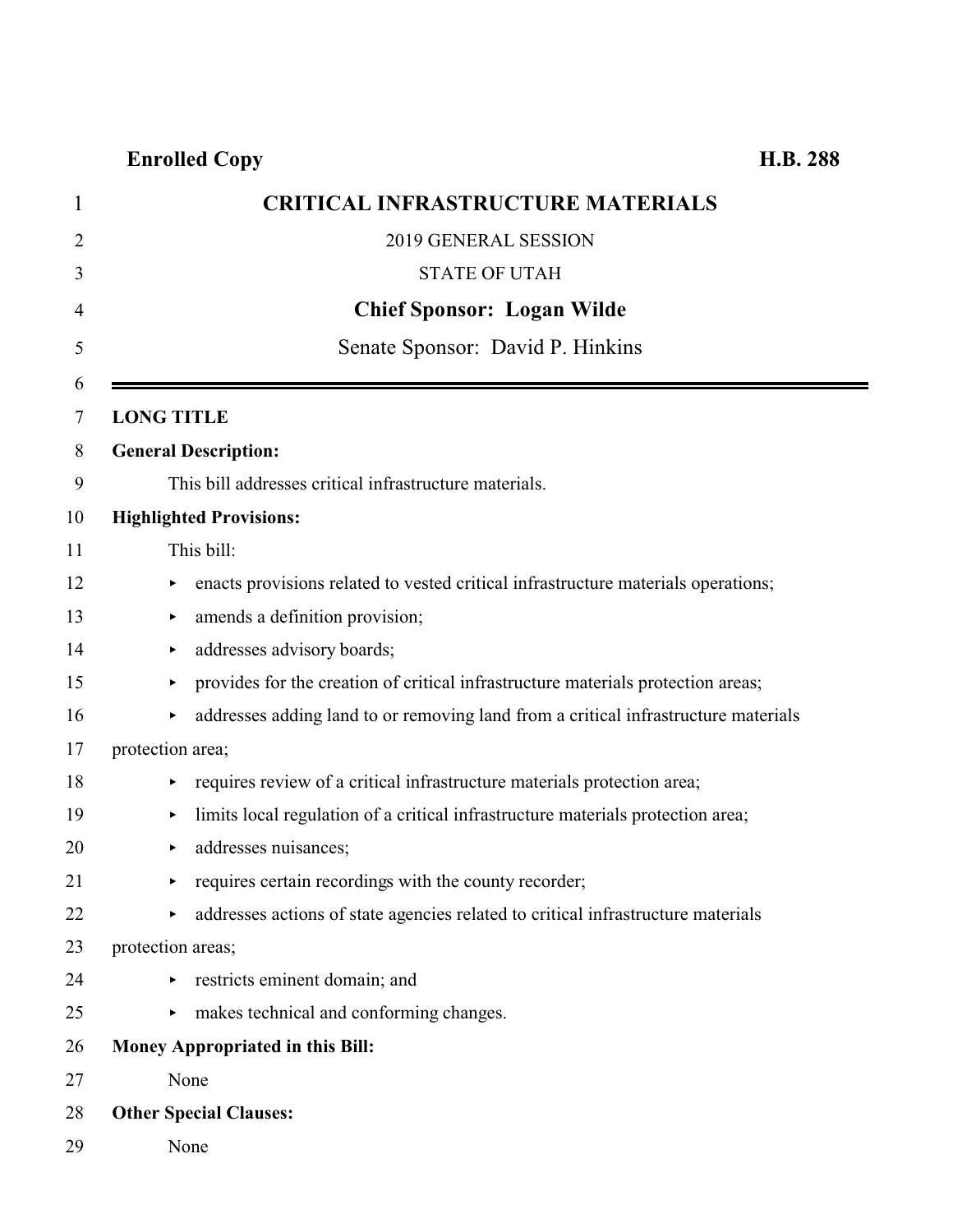### **Utah Code Sections Affected:**

AMENDS:

| 32 | 17-41-101, as last amended by Laws of Utah 2015, Chapter 352  |
|----|---------------------------------------------------------------|
| 33 | 17-41-201, as last amended by Laws of Utah 2007, Chapter 179  |
| 34 | 17-41-301, as last amended by Laws of Utah 2011, Chapter 297  |
| 35 | 17-41-302, as last amended by Laws of Utah 2009, Chapter 388  |
| 36 | 17-41-303, as last amended by Laws of Utah 2006, Chapter 194  |
| 37 | 17-41-304, as last amended by Laws of Utah 2010, Chapter 90   |
| 38 | 17-41-305, as last amended by Laws of Utah 2006, Chapter 194  |
| 39 | 17-41-306, as last amended by Laws of Utah 2009, Chapter 376  |
| 40 | 17-41-307, as last amended by Laws of Utah 2017, Chapter 92   |
| 41 | 17-41-402, as last amended by Laws of Utah 2009, Chapter 376  |
| 42 | 17-41-403, as last amended by Laws of Utah 2009, Chapter 376  |
| 43 | 17-41-404, as last amended by Laws of Utah 2006, Chapter 194  |
| 44 | 17-41-405, as last amended by Laws of Utah 2010, Chapter 90   |
| 45 | 17-41-406, as last amended by Laws of Utah 2008, Chapter 168  |
| 46 | 76-10-803, as last amended by Laws of Utah 2009, Chapter 21   |
| 47 | 78B-6-1101, as last amended by Laws of Utah 2010, Chapter 193 |
| 48 | <b>ENACTS:</b>                                                |
| 49 | 10-9a-901, Utah Code Annotated 1953                           |
| 50 | 10-9a-902, Utah Code Annotated 1953                           |
| 51 | 10-9a-903, Utah Code Annotated 1953                           |
| 52 | 10-9a-904, Utah Code Annotated 1953                           |
| 53 | 10-9a-905, Utah Code Annotated 1953                           |
| 54 | 17-27a-1001, Utah Code Annotated 1953                         |
| 55 | 17-27a-1002, Utah Code Annotated 1953                         |
| 56 | 17-27a-1003, Utah Code Annotated 1953                         |
| 57 | 17-27a-1004, Utah Code Annotated 1953                         |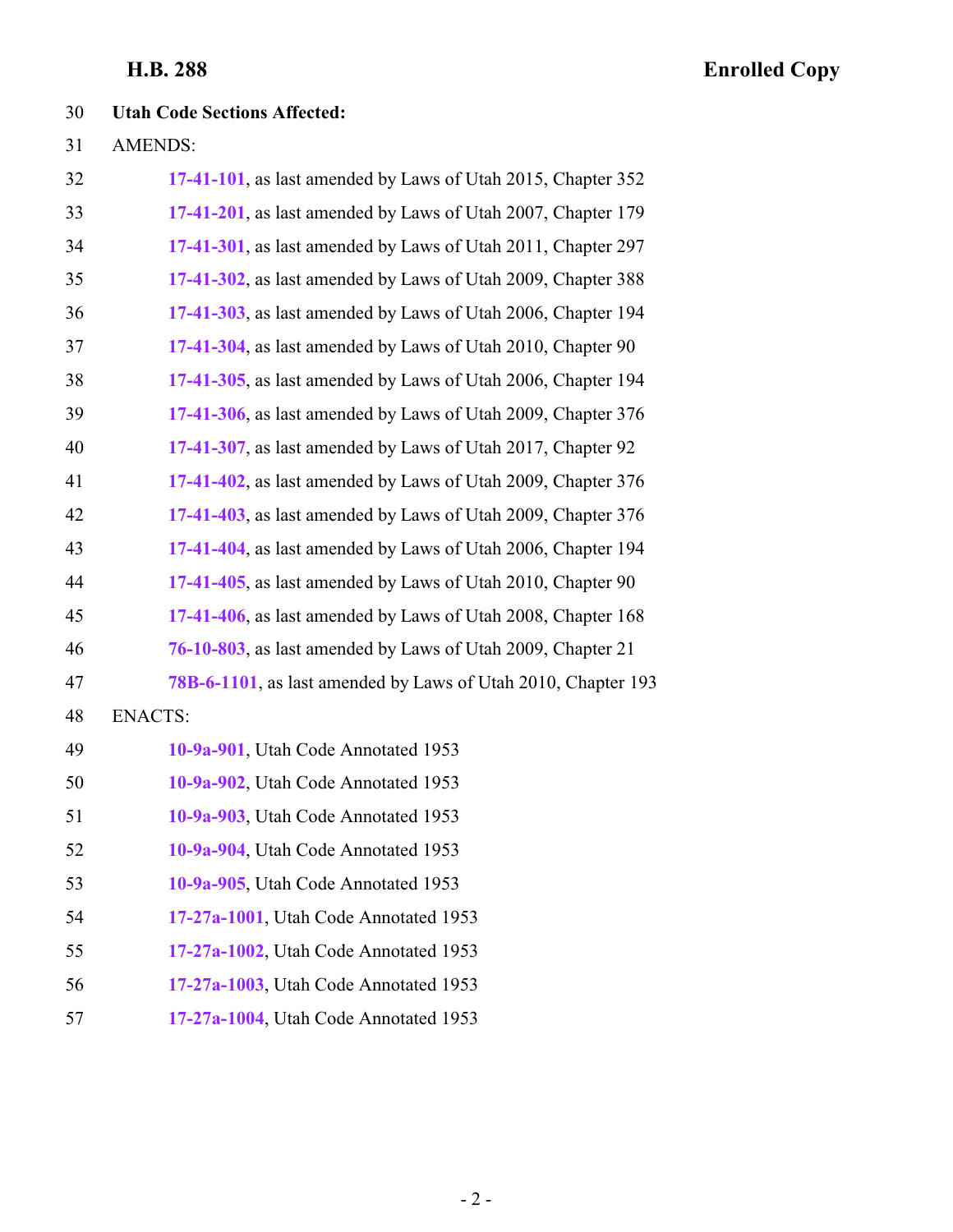<span id="page-2-1"></span><span id="page-2-0"></span>

| 17-27a-1005, Utah Code Annotated 1953                                                                |
|------------------------------------------------------------------------------------------------------|
| 78B-6-1115, Utah Code Annotated 1953                                                                 |
| Be it enacted by the Legislature of the state of Utah:                                               |
| Section 1. Section 10-9a-901 is enacted to read:                                                     |
| Part 9. Vested Critical Infrastructure Materials Operations                                          |
| 10-9a-901. Definitions.                                                                              |
| As used in this part:                                                                                |
| (1) "Critical infrastructure materials" means sand, gravel, or rock aggregate.                       |
| "Critical infrastructure materials operations" means the extraction, excavation,                     |
| processing, or reprocessing of critical infrastructure materials.                                    |
| (3) "Critical infrastructure materials operator" means a natural person, corporation,                |
| association, partnership, receiver, trustee, executor, administrator, guardian, fiduciary, agent, or |
| other organization or representative, either public or private, including a successor, assign,       |
| affiliate, subsidiary, and related parent company, that:                                             |
| (a) owns, controls, or manages a critical infrastructure materials operations; and                   |
| (b) has produced commercial quantities of critical infrastructure materials from the                 |
| critical infrastructure materials operations.                                                        |
| (4) "Vested critical infrastructure materials operations" means critical infrastructure              |
| materials operations operating in accordance with a legal nonconforming use or a permit issued       |
| by the municipality that existed or was conducted or otherwise engaged in before:                    |
| (a) a political subdivision prohibits, restricts, or otherwise limits the critical                   |
| infrastructure materials operations; and                                                             |
| (b) January 1, 2019.                                                                                 |
| Section 2. Section 10-9a-902 is enacted to read:                                                     |
| 10-9a-902. Vested critical infrastructure materials operations -- Conclusive                         |
| presumption.                                                                                         |
| (1) (a) Critical infrastructure materials operations operating in accordance with a legal            |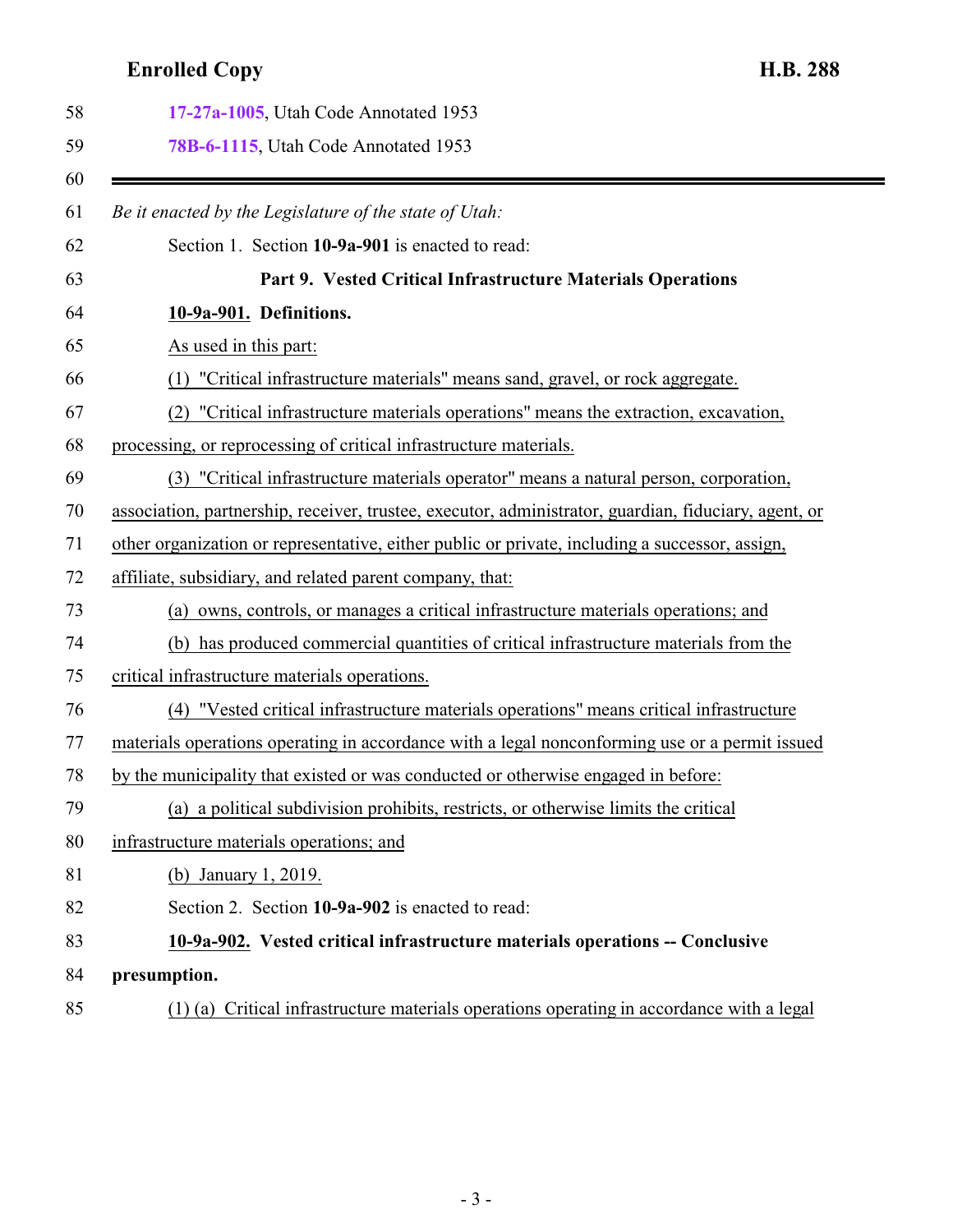| 86  | nonconforming use or a permit issued by the municipality are conclusively presumed to be             |
|-----|------------------------------------------------------------------------------------------------------|
| 87  | vested critical infrastructure materials operations if the critical infrastructure materials         |
| 88  | operations permitted by the municipality, existed or was conducted or otherwise engaged in           |
| 89  | before January 1, 2019 and before when a political subdivision prohibits, restricts, or otherwise    |
| 90  | limits the critical infrastructure materials operations.                                             |
| 91  | (b) A person claiming that a vested critical infrastructure materials operations has been            |
| 92  | established has the burden of proof to show by the preponderance of the evidence that the            |
| 93  | vested critical infrastructure materials operations has been established.                            |
| 94  | (2) A vested critical infrastructure materials operations:                                           |
| 95  | (a) runs with the land; and                                                                          |
| 96  | (b) may be changed to another critical infrastructure materials operations conducted                 |
| 97  | within the scope of a legal nonconforming use or the permit for the vested critical infrastructure   |
| 98  | materials operations without losing its status as a vested critical infrastructure materials         |
| 99  | operations.                                                                                          |
| 100 | Section 3. Section 10-9a-903 is enacted to read:                                                     |
| 101 | 10-9a-903. Rights of a critical infrastructure materials operator with a vested                      |
| 102 | critical infrastructure materials operations.                                                        |
| 103 | Notwithstanding a political subdivision's prohibition, restriction, or other limitation on           |
| 104 | a critical infrastructure materials operations adopted after the establishment of the critical       |
| 105 | infrastructure materials operations, the rights of a critical infrastructure materials operator with |
| 106 | vested critical infrastructure materials operations include the right to:                            |
| 107 | (1) use, operate, construct, reconstruct, restore, maintain, repair, alter, substitute,              |
| 108 | modernize, upgrade, and replace equipment, processes, facilities, and buildings; and                 |
| 109 | (2) discontinue, suspend, terminate, deactivate, or continue and reactivate, temporarily             |
| 110 | or permanently, all or any part of the critical infrastructure materials operations.                 |
| 111 | Section 4. Section 10-9a-904 is enacted to read:                                                     |
| 112 | 10-9a-904. Notice.                                                                                   |

<span id="page-3-1"></span><span id="page-3-0"></span>113 For any new subdivision development located in whole or in part within 1,000 feet of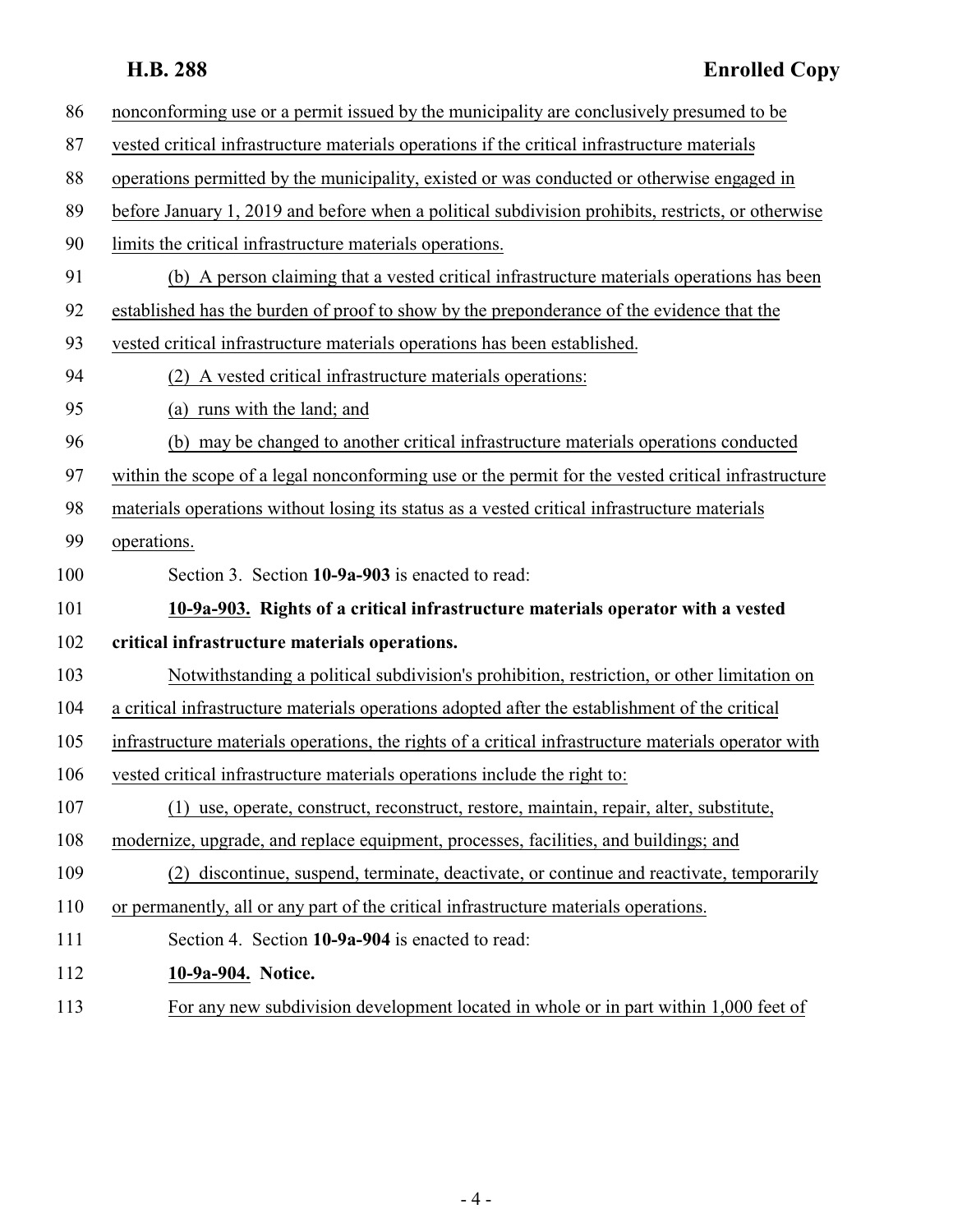<span id="page-4-1"></span><span id="page-4-0"></span>

| 114 | the boundary of a vested critical infrastructure materials operations, the owner of the           |
|-----|---------------------------------------------------------------------------------------------------|
| 115 | development shall provide notice on any plat filed with the county recorder the following         |
| 116 | notice:                                                                                           |
| 117 | "Vested Critical Infrastructure Materials Operations                                              |
| 118 | This property is located in the vicinity of an established vested critical infrastructure         |
| 119 | materials operations in which critical infrastructure materials operations have been afforded the |
| 120 | highest priority use status. It can be anticipated that such operations may now or in the future  |
| 121 | be conducted on property included in the critical infrastructure materials protection area. The   |
| 122 | use and enjoyment of this property is expressly conditioned on acceptance of any annoyance or     |
| 123 | inconvenience that may result from such normal critical infrastructure materials operations."     |
| 124 | Section 5. Section 10-9a-905 is enacted to read:                                                  |
| 125 | 10-9a-905. Abandonment of a vested critical infrastructure materials operations.                  |
| 126 | (1) A critical infrastructure materials operator may abandon some or all of a vested              |
| 127 | critical infrastructure materials operations use only as provided in this section.                |
| 128 | (2) To abandon some or all of a vested critical infrastructure materials operations, a            |
| 129 | critical infrastructure materials operator shall record a written declaration of abandonment with |
| 130 | the recorder of the county in which the vested critical infrastructure materials operations being |
| 131 | abandoned is located.                                                                             |
| 132 | (3) The written declaration of abandonment under Subsection (2) shall specify the                 |
| 133 | vested critical infrastructure materials operations or the portion of the vested critical         |
| 134 | infrastructure materials operations being abandoned.                                              |
| 135 | Section 6. Section 17-27a-1001 is enacted to read:                                                |
| 136 | Part 10. Vested Critical Infrastructure Materials Operations                                      |
| 137 | 17-27a-1001. Definitions.                                                                         |
| 138 | As used in this part:                                                                             |
| 139 | "Critical infrastructure materials" means sand, gravel, or rock aggregate.<br>(1)                 |
| 140 | (2) "Critical infrastructure materials operations" means the extraction, excavation,              |
| 141 | processing, or reprocessing of critical infrastructure materials.                                 |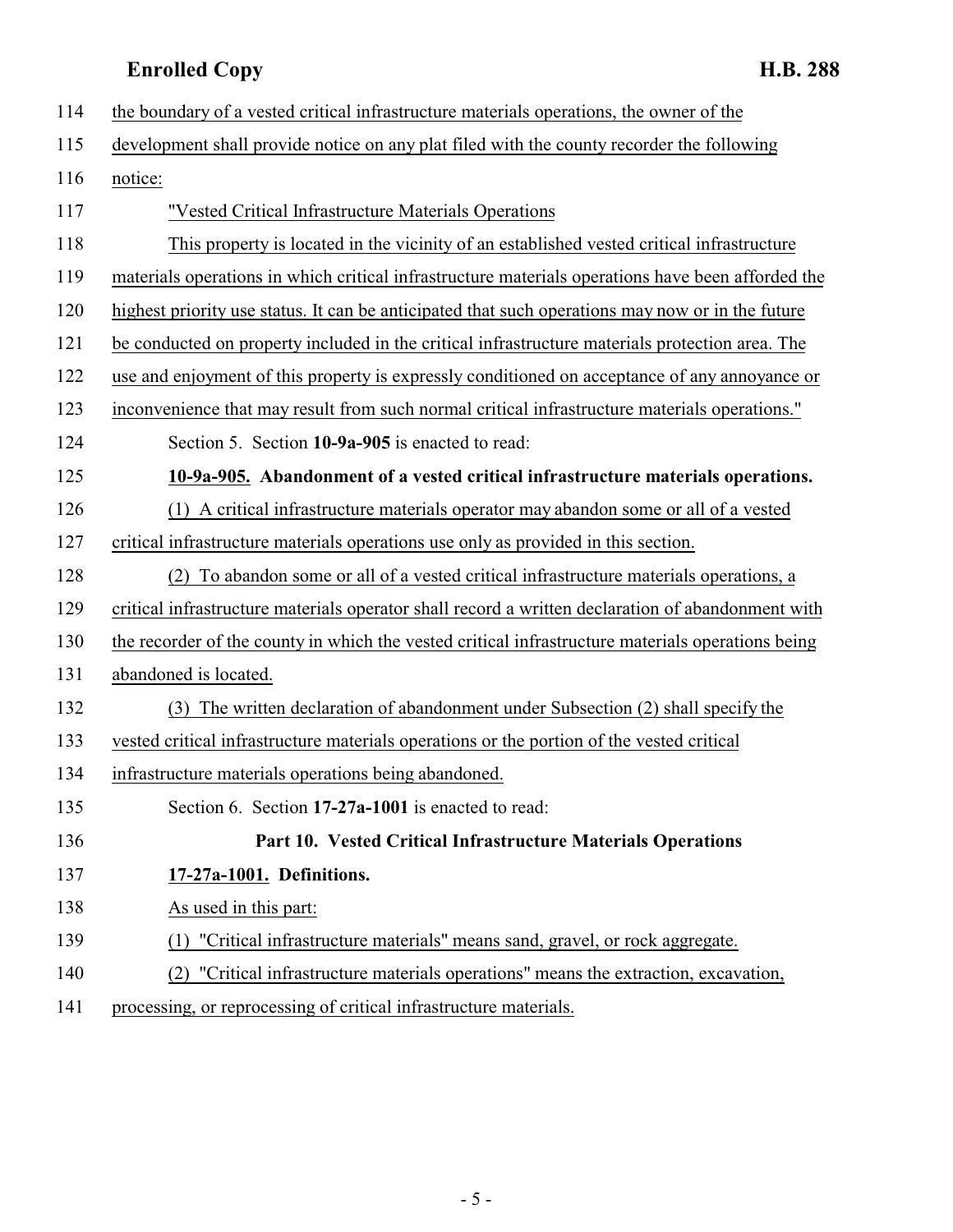<span id="page-5-0"></span>

| 142 | (3) "Critical infrastructure materials operator" means a natural person, corporation,                |
|-----|------------------------------------------------------------------------------------------------------|
| 143 | association, partnership, receiver, trustee, executor, administrator, guardian, fiduciary, agent, or |
| 144 | other organization or representative, either public or private, including a successor, assign,       |
| 145 | affiliate, subsidiary, and related parent company, that:                                             |
| 146 | (a) owns, controls, or manages a critical infrastructure materials operations; and                   |
| 147 | (b) has produced commercial quantities of critical infrastructure materials from the                 |
| 148 | critical infrastructure materials operations.                                                        |
| 149 | (4) "Vested critical infrastructure materials operations" means critical infrastructure              |
| 150 | materials operations operating in accordance with a legal nonconforming use or a permit issued       |
| 151 | by the county that existed or was conducted or otherwise engaged in before:                          |
| 152 | (a) a political subdivision prohibits, restricts, or otherwise limits the critical                   |
| 153 | infrastructure materials operations; and                                                             |
| 154 | (b) January 1, 2019.                                                                                 |
| 155 | Section 7. Section 17-27a-1002 is enacted to read:                                                   |
| 156 | 17-27a-1002. Vested critical infrastructure materials operations -- Conclusive                       |
| 157 | presumption.                                                                                         |
| 158 | (1) (a) Critical infrastructure materials operations operating in accordance with a legal            |
| 159 | nonconforming use or a permit issued by the county are conclusively presumed to be vested            |
| 160 | critical infrastructure materials operations if the critical infrastructure materials operations     |
| 161 | permitted by the county, existed or was conducted or otherwise engaged in before January 1,          |
| 162 | 2019 and before when a political subdivision prohibits, restricts, or otherwise limits the critical  |
| 163 | infrastructure materials operations.                                                                 |
| 164 | (b) A person claiming that a vested critical infrastructure materials operations has been            |
| 165 | established has the burden of proof to show by the preponderance of the evidence that the            |
| 166 | vested critical infrastructure materials operations has been established.                            |
| 167 | (2) A vested critical infrastructure materials operations:                                           |
|     |                                                                                                      |

(b) may be changed to another critical infrastructure materials operations conducted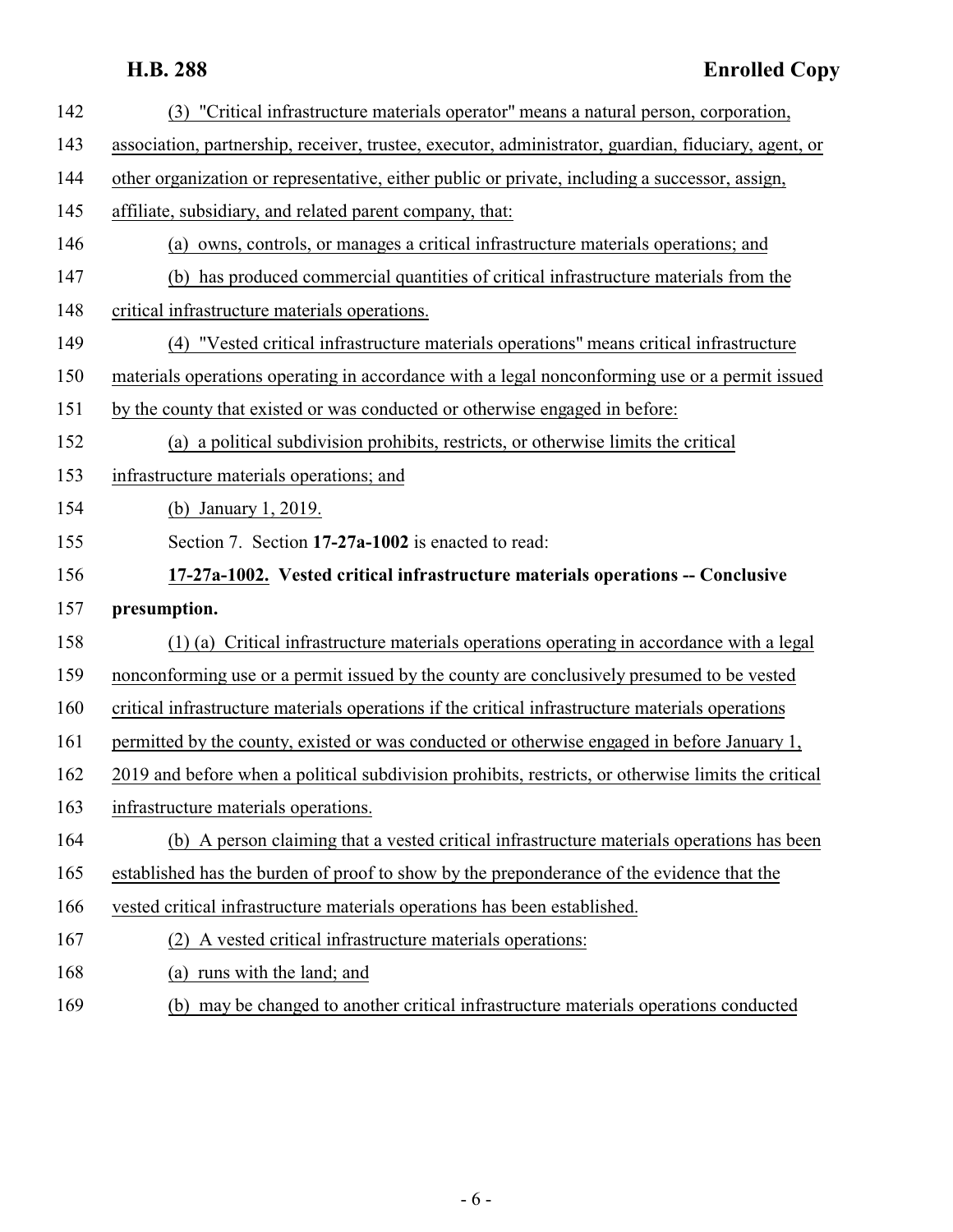<span id="page-6-2"></span><span id="page-6-1"></span><span id="page-6-0"></span>

| 170 | within the scope of a legal nonconforming use or the permit for the vested critical infrastructure   |
|-----|------------------------------------------------------------------------------------------------------|
| 171 | materials operations without losing its status as a vested critical infrastructure materials         |
| 172 | operations.                                                                                          |
| 173 | Section 8. Section 17-27a-1003 is enacted to read:                                                   |
| 174 | 17-27a-1003. Rights of a critical infrastructure materials operator with a vested                    |
| 175 | critical infrastructure materials operations.                                                        |
| 176 | Notwithstanding a political subdivision's prohibition, restriction, or other limitation on           |
| 177 | a critical infrastructure materials operations adopted after the establishment of the critical       |
| 178 | infrastructure materials operations, the rights of a critical infrastructure materials operator with |
| 179 | vested critical infrastructure materials operations include the right to:                            |
| 180 | use, operate, construct, reconstruct, restore, maintain, repair, alter, substitute,<br>(1)           |
| 181 | modernize, upgrade, and replace equipment, processes, facilities, and buildings; and                 |
| 182 | (2) discontinue, suspend, terminate, deactivate, or continue and reactivate, temporarily             |
| 183 | or permanently, all or any part of the critical infrastructure materials operations.                 |
| 184 | Section 9. Section 17-27a-1004 is enacted to read:                                                   |
| 185 | 17-27a-1004. Notice.                                                                                 |
| 186 | For any new subdivision development located in whole or in part within 1,000 feet of                 |
| 187 | the boundary of a vested critical infrastructure materials operations, the owner of the              |
| 188 | development shall provide notice on any plat filed with the county recorder the following            |
| 189 | notice:                                                                                              |
| 190 | "Vested Critical Infrastructure Materials Operations                                                 |
| 191 | This property is located in the vicinity of an established vested critical infrastructure            |
| 192 | materials operations in which critical infrastructure materials operations have been afforded the    |
| 193 | highest priority use status. It can be anticipated that such operations may now or in the future     |
| 194 | be conducted on property included in the critical infrastructure materials operations. The use       |
| 195 | and enjoyment of this property is expressly conditioned on acceptance of any annoyance or            |
| 196 | inconvenience that may result from such normal critical infrastructure materials operations."        |
| 197 | Section 10. Section 17-27a-1005 is enacted to read:                                                  |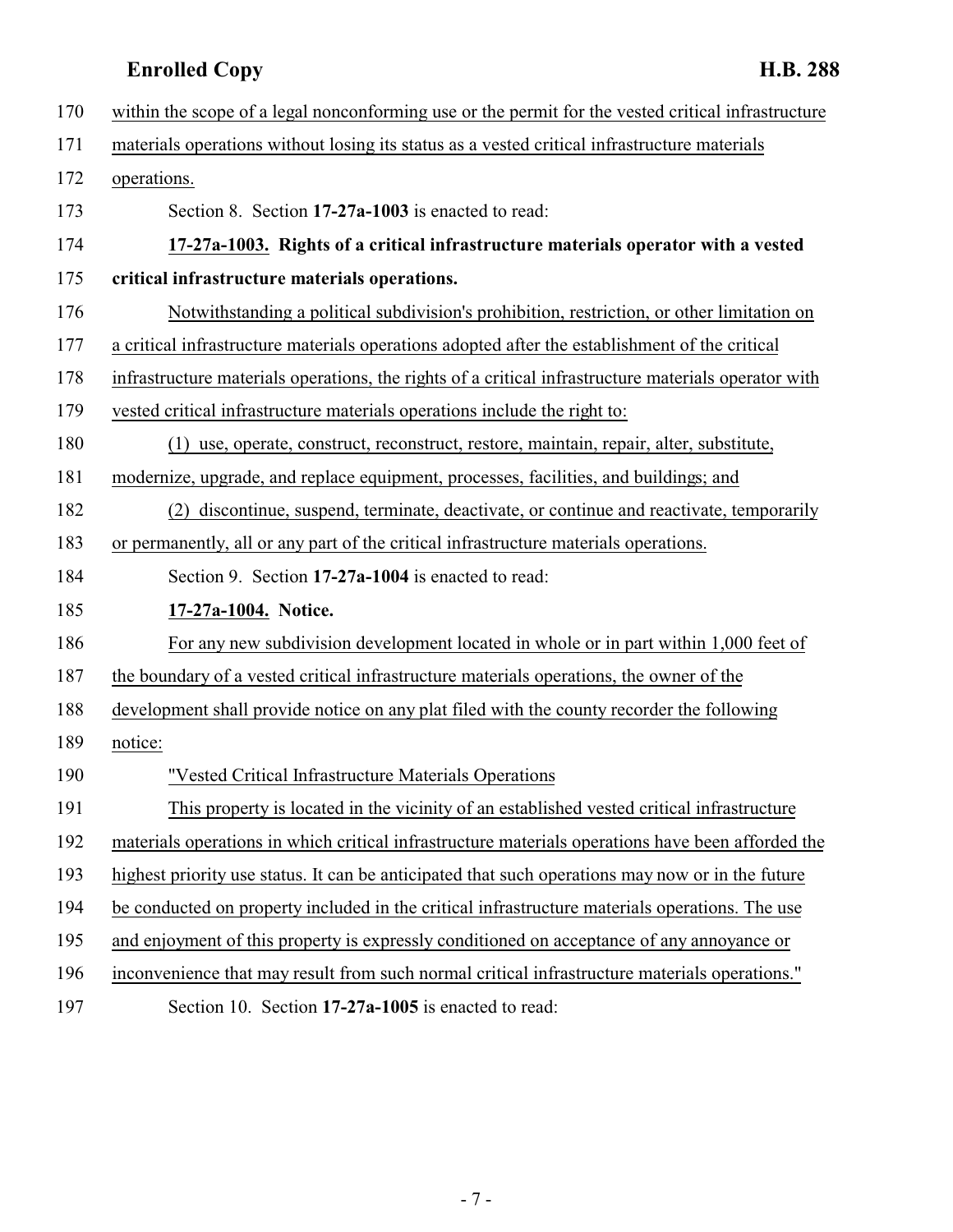<span id="page-7-0"></span>

| 198 | 17-27a-1005. Abandonment of a vested critical infrastructure materials                            |
|-----|---------------------------------------------------------------------------------------------------|
| 199 | operations.                                                                                       |
| 200 | (1) A critical infrastructure materials operator may abandon some or all of a vested              |
| 201 | critical infrastructure materials operations use only as provided in this section.                |
| 202 | (2) To abandon some or all of a vested critical infrastructure materials operations, a            |
| 203 | critical infrastructure materials operator shall record a written declaration of abandonment with |
| 204 | the recorder of the county in which the vested critical infrastructure materials operations being |
| 205 | abandoned is located.                                                                             |
| 206 | (3) The written declaration of abandonment under Subsection (2) shall specify the                 |
| 207 | vested critical infrastructure materials operations or the portion of the vested critical         |
| 208 | infrastructure materials operations being abandoned.                                              |
| 209 | Section 11. Section 17-41-101 is amended to read:                                                 |
| 210 | <b>CHAPTER 41. AGRICULTURE, INDUSTRIAL, OR CRITICAL</b>                                           |
| 211 | <b>INFRASTRUCTURE MATERIALS PROTECTION AREAS</b>                                                  |
| 212 | 17-41-101. Definitions.                                                                           |
| 213 | As used in this chapter:                                                                          |
| 214 | (1) "Advisory board" means:                                                                       |
| 215 | (a) for an agriculture protection area, the agriculture protection area advisory board            |
| 216 | created as provided in Section 17-41-201; [and]                                                   |
| 217 | (b) for an industrial protection area, the industrial protection area advisory board              |
| 218 | created as provided in Section $17-41-201$ . and                                                  |
| 219 | (c) for a critical infrastructure materials protection area, the critical infrastructure          |
| 220 | materials protection area advisory board created as provided in Section 17-41-201.                |
| 221 | (2) (a) "Agriculture production" means production for commercial purposes of crops,               |
| 222 | livestock, and livestock products.                                                                |
| 223 | (b) "Agriculture production" includes the processing or retail marketing of any crops,            |
| 224 | livestock, and livestock products when more than 50% of the processed or merchandised             |
| 225 | products are produced by the farm operator.                                                       |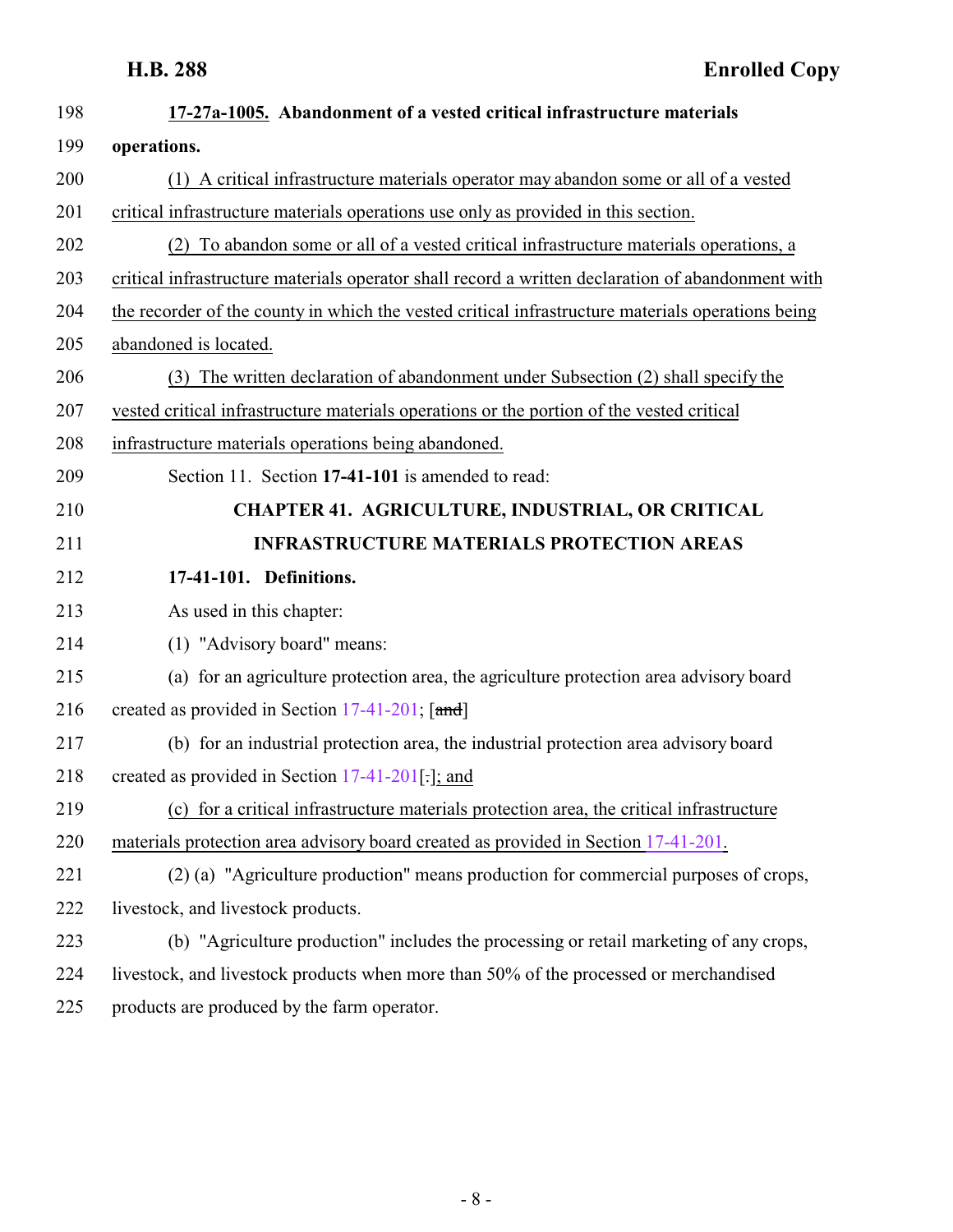| 226           | (3) "Agriculture protection area" means a geographic area created under the authority                               |
|---------------|---------------------------------------------------------------------------------------------------------------------|
| 227           | of this chapter that is granted the specific legal protections contained in this chapter.                           |
| 228           | (4) "Applicable legislative body" means:                                                                            |
| 229           | (a) with respect to a proposed agriculture protection area $[\sigma r]$ , industrial protection                     |
| 230           | area, or critical infrastructure materials protection area:                                                         |
| 231           | (i) the legislative body of the county in which the land proposed to be included in $\lceil \frac{a_n}{b_n} \rceil$ |
| 232           | agriculture protection area or industrial] the relevant protection area is located, if the land is                  |
| 233           | within the unincorporated part of the county; or                                                                    |
| 234           | (ii) the legislative body of the city or town in which the land proposed to be included in                          |
| 235           | [an agriculture protection area or industrial] the relevant protection area is located; and                         |
| 236           | (b) with respect to an existing agriculture protection area $[\sigma r]$ , industrial protection                    |
| 237           | area, or critical infrastructure materials protection area:                                                         |
| 238           | (i) the legislative body of the county in which the $\sqrt{q}$ are protection area or                               |
| 239           | industrial relevant protection area is located, if the [agriculture protection area or industrial]                  |
| 240           | relevant protection area is within the unincorporated part of the county; or                                        |
| 241           | (ii) the legislative body of the city or town in which the agriculture protection area or                           |
| 242           | industrial] relevant protection area is located.                                                                    |
| 243           | (5) "Board" means the Board of Oil, Gas, and Mining created in Section 40-6-4.                                      |
| 244           | (6) "Critical infrastructure materials" means sand, gravel, or rock aggregate.                                      |
| 245           | "Critical infrastructure materials operations" means the extraction, excavation,                                    |
| 246           | processing, or reprocessing of critical infrastructure materials.                                                   |
| 247           | (8) "Critical infrastructure materials operator" means a natural person, corporation,                               |
| 248           | association, partnership, receiver, trustee, executor, administrator, guardian, fiduciary, agent, or                |
| 249           | other organization or representative, either public or private, including a successor, assign,                      |
| 250           | affiliate, subsidiary, and related parent company, that:                                                            |
| 251           | (a) owns, controls, or manages a critical infrastructure materials operation; and                                   |
| 252           | (b) has produced commercial quantities of critical infrastructure materials from the                                |
| $\cap$ $\cap$ |                                                                                                                     |

253 critical infrastructure materials operations.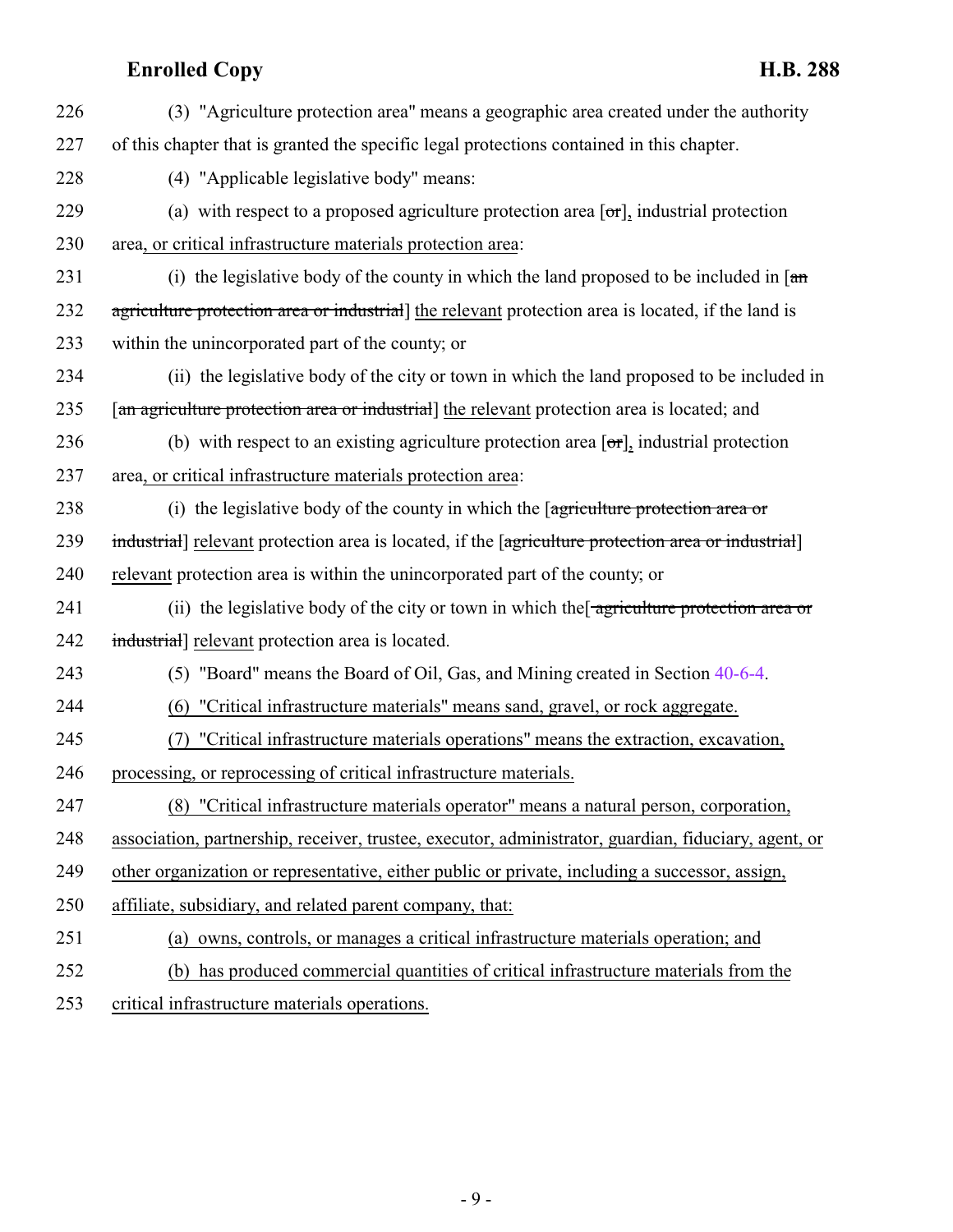| 254 | (9) "Critical infrastructure materials protection area" means a geographic area created                           |
|-----|-------------------------------------------------------------------------------------------------------------------|
| 255 | under the authority of this chapter on or after May 14, 2019, that is granted the specific legal                  |
| 256 | protections contained in this chapter.                                                                            |
| 257 | $[\textbf{6}\textbf{)}]$ (10) "Crops, livestock, and livestock products" includes:                                |
| 258 | (a) land devoted to the raising of useful plants and animals with a reasonable                                    |
| 259 | expectation of profit, including:                                                                                 |
| 260 | (i) forages and sod crops;                                                                                        |
| 261 | (ii) grains and feed crops;                                                                                       |
| 262 | (iii) livestock as defined in Section $59-2-102$ ;                                                                |
| 263 | (iv) trees and fruits; or                                                                                         |
| 264 | (v) vegetables, nursery, floral, and ornamental stock; or                                                         |
| 265 | (b) land devoted to and meeting the requirements and qualifications for payments or                               |
| 266 | other compensation under a crop-land retirement program with an agency of the state or federal                    |
| 267 | government.                                                                                                       |
| 268 | $[\langle \overline{\tau} \rangle]$ (11) "Division" means the Division of Oil, Gas, and Mining created in Section |
| 269 | $40 - 6 - 15$ .                                                                                                   |
| 270 | $[$ (48)] (12) "Industrial protection area" means a geographic area created under the                             |
| 271 | authority of this chapter that is granted the specific legal protections contained in this chapter.               |
| 272 | $[\langle 9 \rangle]$ (13) "Mine operator" means a natural person, corporation, association,                      |
| 273 | partnership, receiver, trustee, executor, administrator, guardian, fiduciary, agent, or other                     |
| 274 | organization or representative, either public or private, including a successor, assign, affiliate,               |
| 275 | subsidiary, and related parent company, that, as of January 1, 2009:                                              |
| 276 | (a) owns, controls, or manages a mining use under a large mine permit issued by the                               |
| 277 | division or the board; and                                                                                        |
| 278 | (b) has produced commercial quantities of a mineral deposit from the mining use.                                  |
| 279 | $[$ (10)] (14) "Mineral deposit" has the same meaning as defined in Section 40-8-4, but                           |
| 280 | excludes:                                                                                                         |
| 281 | (a) building stone, decorative rock, and landscaping rock; and                                                    |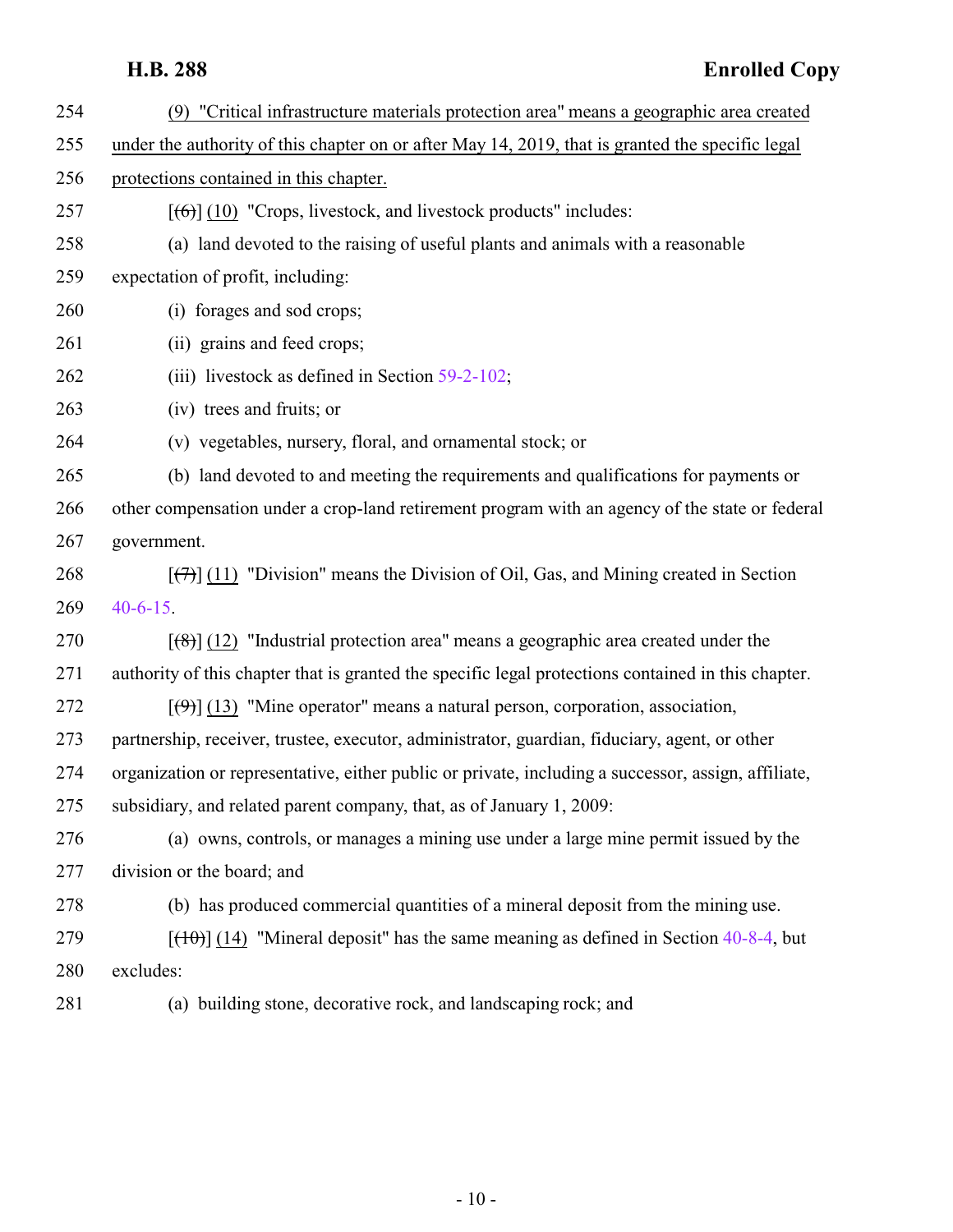| 282 | (b) consolidated rock that:                                                                          |
|-----|------------------------------------------------------------------------------------------------------|
| 283 | (i) is not associated with another deposit of minerals;                                              |
| 284 | (ii) is or may be extracted from land; and                                                           |
| 285 | (iii) is put to uses similar to the uses of sand, gravel, and other aggregates.                      |
| 286 | $[$ (14+)] (15) "Mining protection area" means land where a vested mining use occurs,                |
| 287 | including each surface or subsurface land or mineral estate that a mine operator with a vested       |
| 288 | mining use owns or controls.                                                                         |
| 289 | $[ (12) ] (16)$ "Mining use":                                                                        |
| 290 | (a) means:                                                                                           |
| 291 | (i) the full range of activities, from prospecting and exploration to reclamation and                |
| 292 | closure, associated with the exploitation of a mineral deposit; and                                  |
| 293 | (ii) the use of the surface and subsurface and groundwater and surface water of an area              |
| 294 | in connection with the activities described in Subsection $[(12)(16)(a)(i))$ that have been, are     |
| 295 | being, or will be conducted; and                                                                     |
| 296 | (b) includes, whether conducted on-site or off-site:                                                 |
| 297 | (i) any sampling, staking, surveying, exploration, or development activity;                          |
| 298 | (ii) any drilling, blasting, excavating, or tunneling;                                               |
| 299 | (iii) the removal, transport, treatment, deposition, and reclamation of overburden,                  |
| 300 | development rock, tailings, and other waste material;                                                |
| 301 | (iv) any removal, transportation, extraction, beneficiation, or processing of ore;                   |
| 302 | (v) any smelting, refining, autoclaving, or other primary or secondary processing                    |
| 303 | operation;                                                                                           |
| 304 | (vi) the recovery of any mineral left in residue from a previous extraction or processing            |
| 305 | operation;                                                                                           |
| 306 | (vii) a mining activity that is identified in a work plan or permitting document;                    |
| 307 | (viii) the use, operation, maintenance, repair, replacement, or alteration of a building,            |
| 308 | structure, facility, equipment, machine, tool, or other material or property that results from or is |
| 309 | used in a surface or subsurface mining operation or activity;                                        |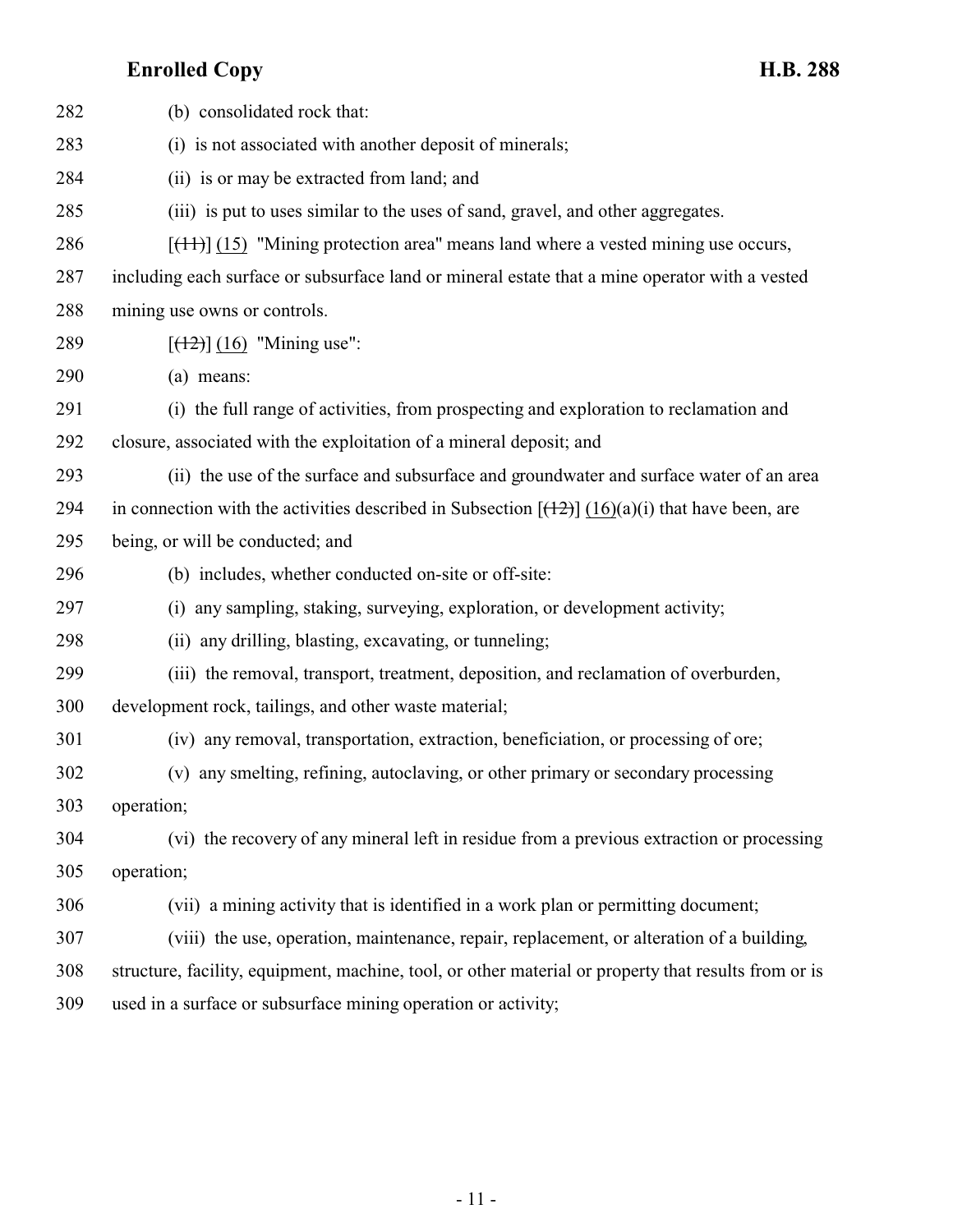(ix) any accessory, incidental, or ancillary activity or use, both active and passive, including a utility, private way or road, pipeline, land excavation, working, embankment, pond, gravel excavation, mining waste, conveyor, power line, trackage, storage, reserve, passive use area, buffer zone, and power production facility; (x) the construction of a storage, factory, processing, or maintenance facility; and (xi) any activity described in Subsection [40-8-4](http://le.utah.gov/UtahCode/SectionLookup.jsp?section=40-8-4&session=2019GS)(14)(a). [(13)] (17) (a) "Municipal" means of or relating to a city or town. (b) "Municipality" means a city or town.  $[(14)]$  (18) "New land" means surface or subsurface land or mineral estate that a mine 319 operator gains ownership or control of, whether [or not] that land or mineral estate is included in the mine operator's large mine permit.  $[({15})]$  (19) "Off-site" has the same meaning as provided in Section [40-8-4](http://le.utah.gov/UtahCode/SectionLookup.jsp?section=40-8-4&session=2019GS). [(16)] (20) "On-site" has the same meaning as provided in Section [40-8-4](http://le.utah.gov/UtahCode/SectionLookup.jsp?section=40-8-4&session=2019GS). [ $(17)$ ] (21) "Planning commission" means: (a) a countywide planning commission if the land proposed to be included in the 325 agriculture protection area  $\lceil \sigma r \rceil$ , industrial protection area, or critical infrastructure materials protection area is within the unincorporated part of the county and not within a planning advisory area; (b) a planning advisory area planning commission if the land proposed to be included 329 in the agriculture protection area  $\sigma$ , industrial protection area, or critical infrastructure materials protection area is within a planning advisory area; or (c) a planning commission of a city or town if the land proposed to be included in the 332 agriculture protection area  $\lceil \sigma r \rceil$ , industrial protection area, or critical infrastructure materials protection area is within a city or town.  $[({18})]$  (22) "Political subdivision" means a county, city, town, school district, local district, or special service district.  $[(19)] (23)$  "Proposal sponsors" means the owners of land in agricultural production [or], industrial use, or critical infrastructure materials operations who are sponsoring the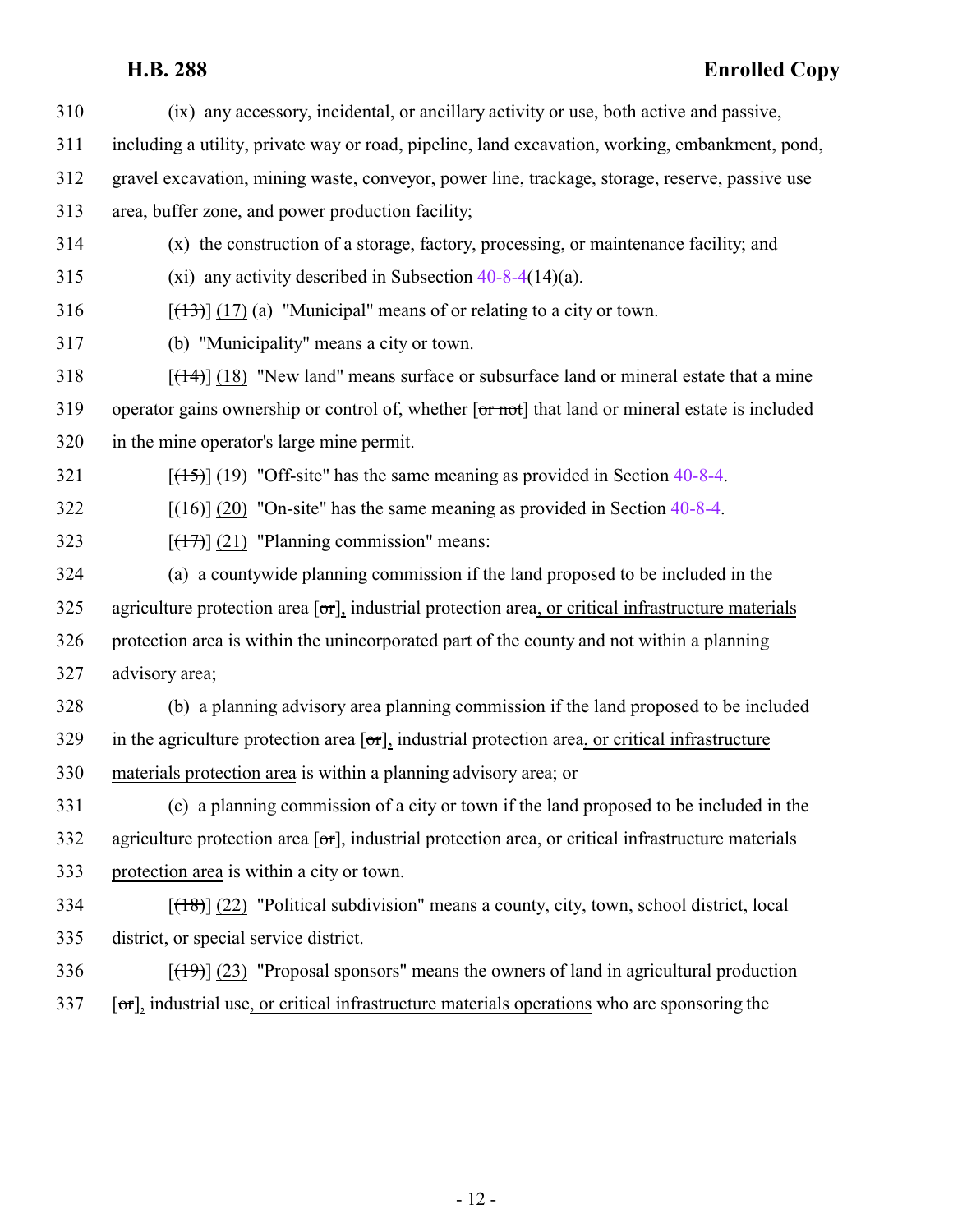<span id="page-12-0"></span>

| 338 | proposal for creating an agriculture protection area $[\sigma r]$ , industrial protection area $\lceil \cdot \rceil$ |
|-----|----------------------------------------------------------------------------------------------------------------------|
| 339 | respectively], or critical infrastructure materials protection area.                                                 |
| 340 | $[\frac{(20)}{(24)}]$ (24) "State agency" means each department, commission, board, council,                         |
| 341 | agency, institution, officer, corporation, fund, division, office, committee, authority, laboratory,                 |
| 342 | library, unit, bureau, panel, or other administrative unit of the state.                                             |
| 343 | $[\frac{21}{2}]$ (25) "Unincorporated" means not within a city or town.                                              |
| 344 | $[222]$ (26) "Vested mining use" means a mining use:                                                                 |
| 345 | (a) by a mine operator; and                                                                                          |
| 346 | (b) that existed or was conducted or otherwise engaged in before a political subdivision                             |
| 347 | prohibits, restricts, or otherwise limits a mining use.                                                              |
| 348 | Section 12. Section 17-41-201 is amended to read:                                                                    |
| 349 | 17-41-201. Protection area advisory board.                                                                           |
| 350 | $(1)$ (a) (i) [Each] A county legislative body shall appoint no more than five members                               |
| 351 | from the county's conservation district board of supervisors to serve as the [Agriculture]                           |
| 352 | Protection Area Advisory Board] agriculture protection area advisory board.                                          |
| 353 | (ii) [Each] A county legislative body shall appoint an industrial protection area                                    |
| 354 | advisory board.                                                                                                      |
| 355 | (iii) Subject to Subsection $(1)(b)$ , a county legislative body shall form a critical                               |
| 356 | infrastructure materials protection area advisory board that consists of:                                            |
| 357 | (A) the executive director of the Department of Transportation, or the executive                                     |
| 358 | director's designee;                                                                                                 |
| 359 | (B) a local government elected official appointed by the county legislative body;                                    |
| 360 | a representative of a local highway authority appointed by the county legislative<br>(C)                             |
| 361 | body;                                                                                                                |
| 362 | a representative of the critical infrastructure materials industry appointed by the<br>(D)                           |
| 363 | county legislative body; and                                                                                         |
| 364 | a representative of the construction industry appointed by the county legislative<br>(E)                             |
|     |                                                                                                                      |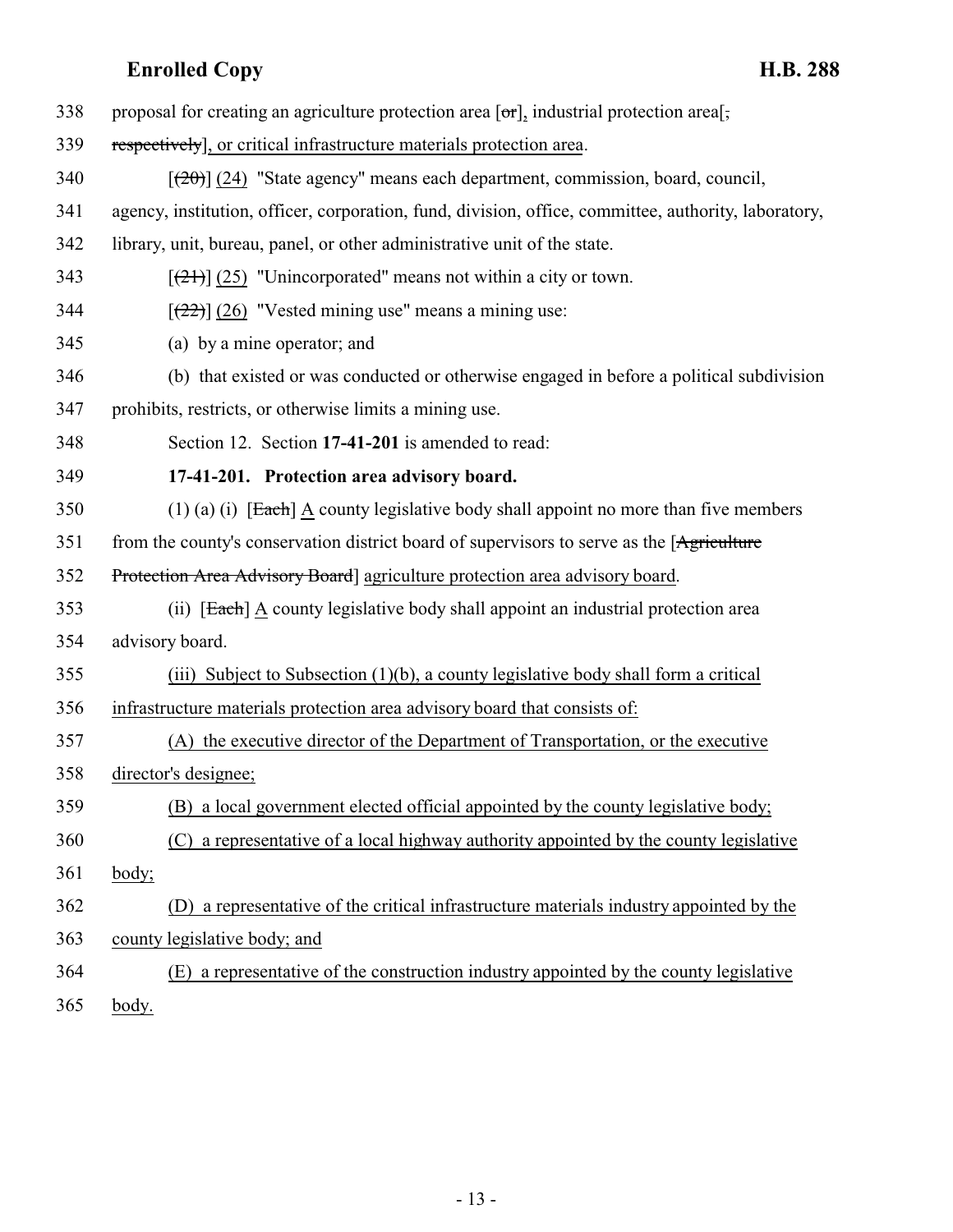<span id="page-13-0"></span>

| 366 | (b) A county legislative body may appoint $[\theta]$ an advisory board before or after a                       |
|-----|----------------------------------------------------------------------------------------------------------------|
| 367 | proposal to create an agriculture protection area or industrial protection area is filed. A county             |
| 368 | legislative body shall appoint a critical infrastructure materials protection area advisory board              |
| 369 | only after a proposal to create a critical infrastructure materials protection area is filed.                  |
| 370 | (2) [Each] A member of an advisory board shall serve without salary, but a county                              |
| 371 | legislative body may reimburse members for expenses incurred in the performance of their                       |
| 372 | duties.                                                                                                        |
| 373 | $(3)$ [Each] An advisory board shall:                                                                          |
| 374 | (a) evaluate proposals for the establishment of [agriculture protection areas or                               |
| 375 | industrial] the relevant protection areas and make recommendations to the applicable                           |
| 376 | legislative body about whether [or not] the proposal should be accepted;                                       |
| 377 | (b) provide expert advice to the planning commission and to the applicable legislative                         |
| 378 | body about:                                                                                                    |
| 379 | (i) the desirability of the proposal;                                                                          |
| 380 | (ii) the nature of agricultural production $[\sigma r]_1$ industrial use, or critical infrastructure           |
| 381 | materials operations, as the case may be, within the proposed area;                                            |
| 382 | (iii) the relation of agricultural production $[\sigma r]_2$ industrial use, <u>or critical infrastructure</u> |
| 383 | materials operations, as the case may be, in the area to the county as a whole; and                            |
| 384 | (iv) which agriculture production $[\sigma r]$ , industrial use, or critical infrastructure materials          |
| 385 | operations, should be allowed within the [agriculture] relevant protection area [or industrial]                |
| 386 | protection area, respectively]; and                                                                            |
| 387 | (c) perform $\left[\frac{\text{at}}{\text{at}}\right]$ the other duties required by this chapter.              |
| 388 | Section 13. Section 17-41-301 is amended to read:                                                              |
| 389 | 17-41-301. Proposal for creation of a protection area.                                                         |
| 390 | (1) (a) A proposal to create an agriculture protection area $[\sigma\tau]$ , an industrial protection          |
| 391 | area, or critical infrastructure materials protection area may be filed with:                                  |
| 392 | (i) the legislative body of the county in which the area is located, if the area is within                     |
| 393 | the unincorporated part of a county; or                                                                        |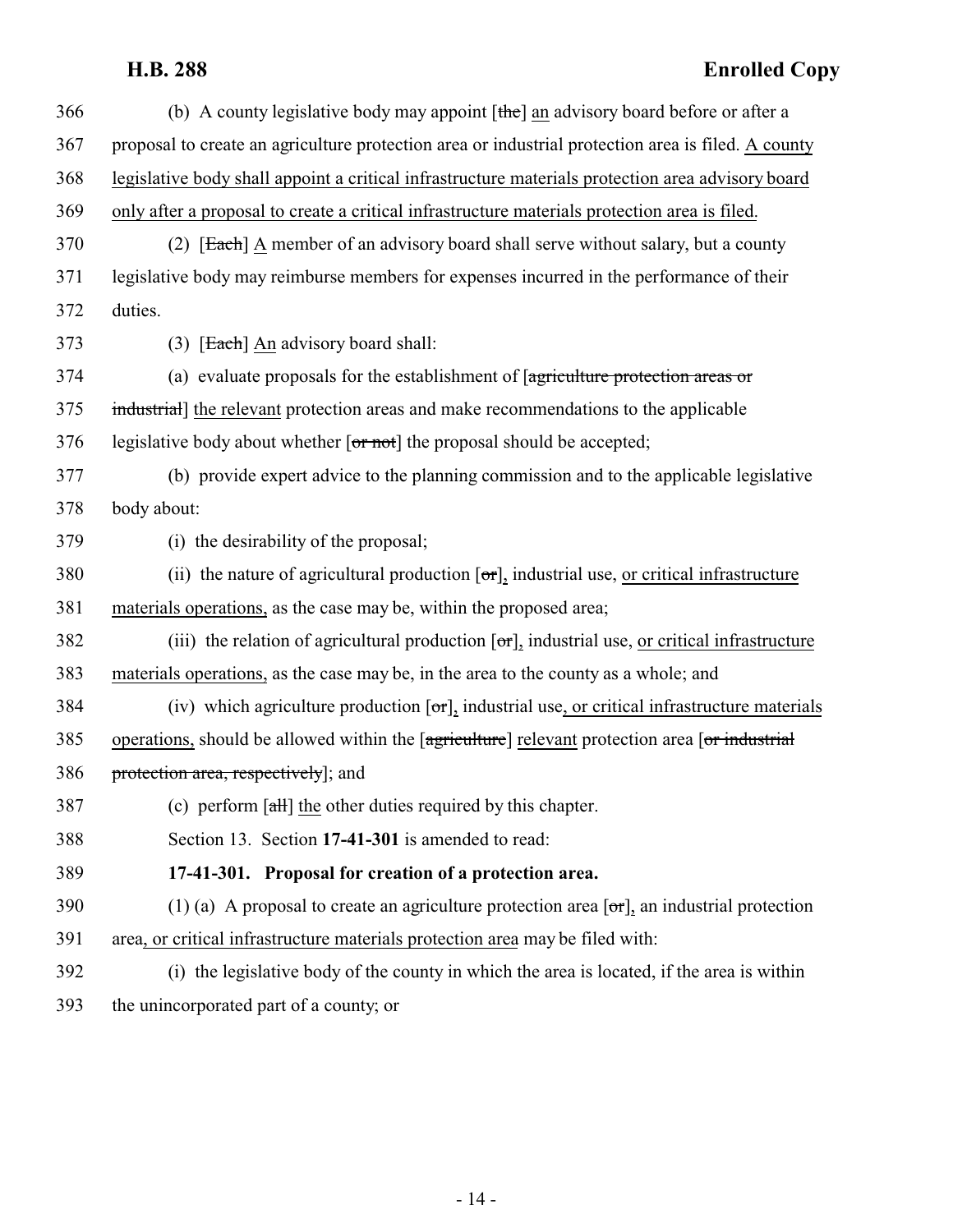394 (ii) the legislative body of the city or town in which the area is located, if the area is 395 within a city or town. 396 (b) A proposal to create a critical infrastructure protection area can only be initiated by 397 the legislative body of the municipality or county. Creation of a critical infrastructure materials 398 protection area is a legislative act. 399  $[\left(\frac{1}{2}\right)]$  (c) (i) To be accepted for processing by the applicable legislative body, a proposal 400 under Subsection (1)(a) shall be signed by a majority in number of all owners of real property 401 and the owners of a majority of the land area in agricultural production  $[\sigma r]$ , industrial use, or 402 critical infrastructure materials operations within the proposed [agriculture protection area or 403 industrial relevant protection area<sup>[</sup>, respectively]. 404 (ii) For purposes of Subsection  $(1)[(b)](c)(i)$ , the owners of real property shall be 405 determined by the records of the county recorder. 406 (2) The proposal shall identify: 407 (a) the boundaries of the land proposed to become part of  $\pi$  agriculture protection 408 area or industrial the relevant protection area; 409 (b) any limits on the types of agriculture production  $[\sigma \tau]$ , industrial use, or critical 410 infrastructure materials operations to be allowed within the [agriculture protection area or 411 industrial relevant protection area<sup>[, respectively]</sup>; and 412 (c) for each parcel of land: 413 (i) the names of the owners of record of the land proposed to be included within the 414 [agriculture protection area or industrial] relevant protection area; 415 (ii) the tax parcel number or account number identifying each parcel; and 416 (iii) the number of acres of each parcel. 417 (3) An agriculture protection area  $\lceil \sigma r \rceil$ , industrial protection area, or critical 418 infrastructure materials protection area may include within its boundaries land used for a 419 roadway, dwelling site, park, or other nonagricultural  $\lceil \sigma r \rceil$  use, in the case of an industrial 420 protection area, nonindustrial use, or in the case of a critical infrastructure materials protection 421 area, use unrelated to critical infrastructure materials operations, if that land constitutes a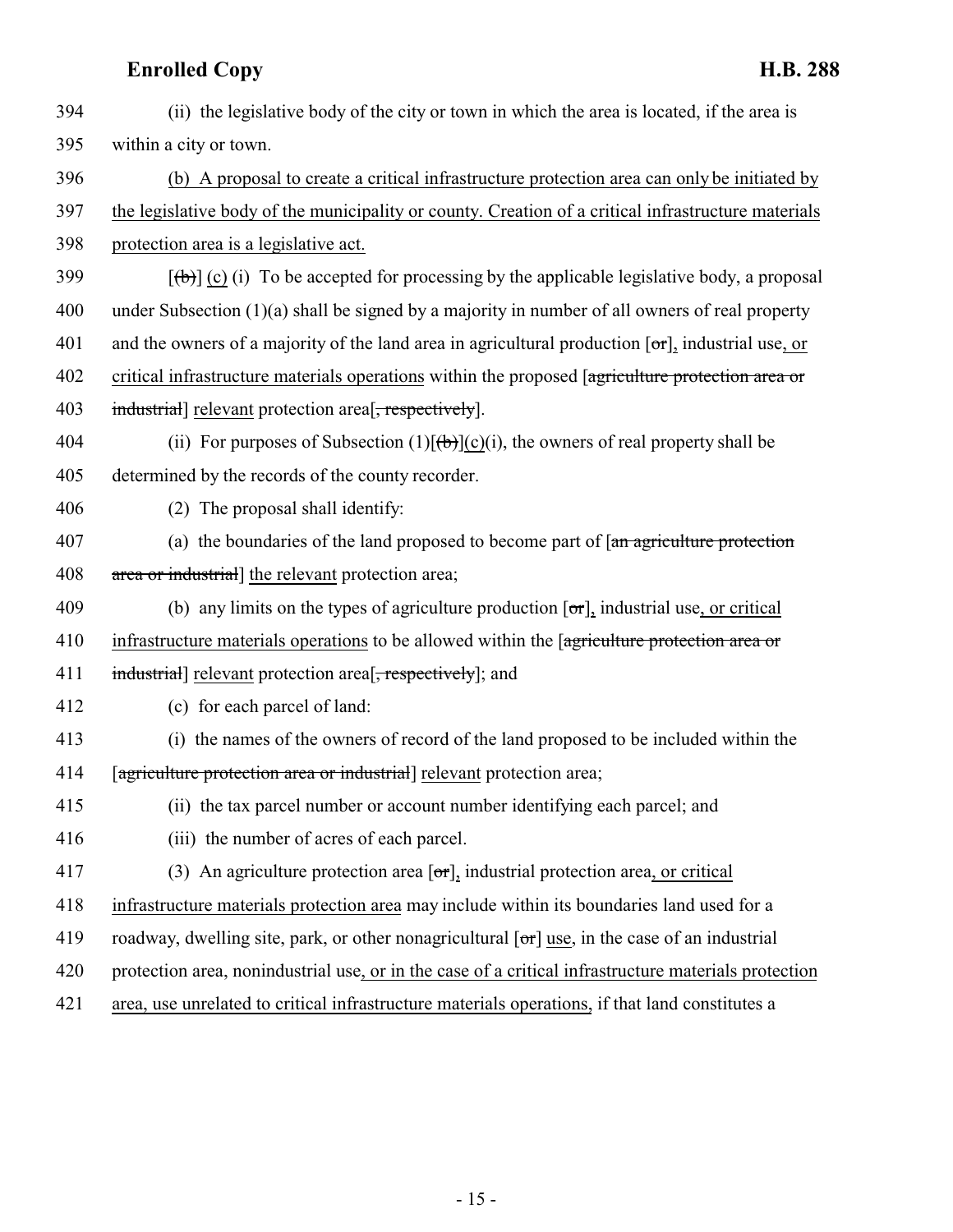<span id="page-15-0"></span>422 minority of the total acreage within the [agriculture protection area or industrial] the relevant 423 protection area<sup>[</sup>, respectively]. 424 (4) A county or municipal legislative body may establish: 425 (a) the manner and form for submission of proposals; and 426 (b) reasonable fees for accepting and processing the proposal. 427 (5) [Each] A county and municipal legislative body shall establish the minimum 428 number of continuous acres that shall be included in an agriculture protection area  $\lceil \sigma r \rceil$ , 429 industrial protection area, or critical infrastructure materials protection area. 430 Section 14. Section **17-41-302** is amended to read: 431 **17-41-302. Notice of proposal for creation of protection area -- Responses.** 432 (1) [Each] An applicable legislative body shall provide notice of the proposal by: 433 (a) (i) publishing notice  $[\cdot(A)]$  in a newspaper having general circulation within: 434  $\left[\left(\frac{H}{H}\right](A)\right]$  the same county as the land proposed for inclusion within an agriculture 435 protection area  $\sigma$ , industrial protection area, or critical infrastructure materials protection 436 area, as the case may be, if the land is within the unincorporated part of the county; or  $[(**H**)]$  (B) the same city or town as the land proposed for inclusion within an agriculture 438 protection area  $\sigma$ , industrial protection area, or critical infrastructure materials protection 439 area, as the case may be, if the land is within a city or town; and 440 (ii) as required in Section [45-1-101](http://le.utah.gov/UtahCode/SectionLookup.jsp?section=45-1-101&session=2019GS); 441 (b) posting notice at five public places, designated by the county or municipal 442 legislative body, within or near the proposed agriculture protection area  $\sigma$ , industrial 443 protection area, or critical infrastructure materials protection area; and 444 (c) mailing written notice to each owner of land within 1,000 feet of the land proposed 445 for inclusion within an agriculture protection area  $\sigma$ , industrial protection area, or critical 446 infrastructure materials protection area. 447 (2) The notice shall contain: 448 (a) a statement that a proposal for the creation of an agriculture protection area  $\sigma$ , 449 industrial protection area, or critical infrastructure materials protection area has been filed with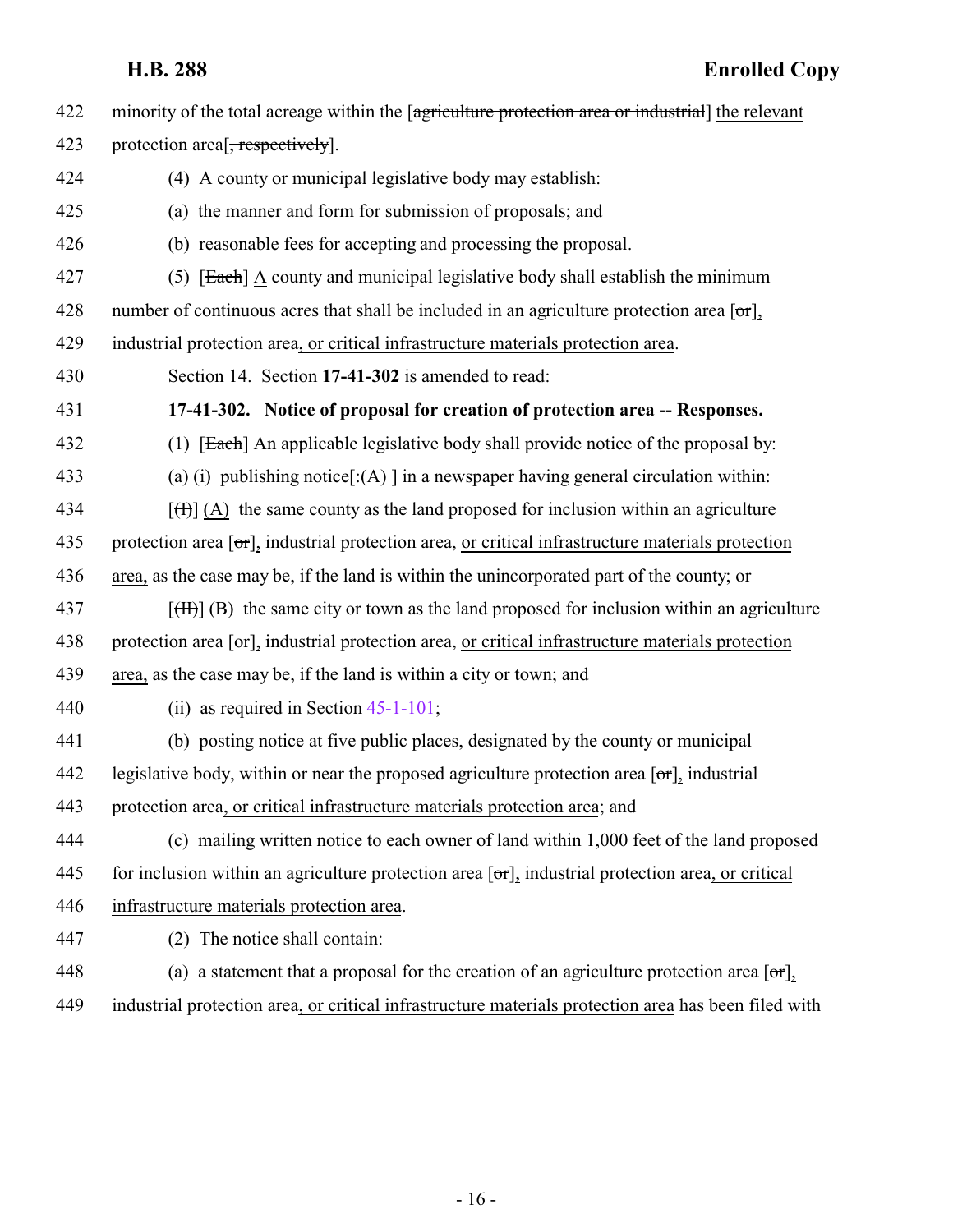450 the applicable legislative body; (b) a statement that the proposal will be open to public inspection in the office of the applicable legislative body; 453 (c) a statement that any person [or entity] affected by the establishment of the area may, within 15 days of the date of the notice, file with the applicable legislative body: (i) written objections to the proposal; or (ii) a written request to modify the proposal to exclude land from or add land to the 457 proposed [agriculture protection area or industrial] protection area<sup>[</sup>, as the case may be]; (d) a statement that the applicable legislative body will submit the proposal to the advisory committee and to the planning commission for review and recommendations; (e) a statement that the applicable legislative body will hold a public hearing to discuss and hear public comment on: 462 (i) the proposal to create the agriculture protection area  $[\sigma r]$ , industrial protection area, or critical infrastructure materials protection area; (ii) the recommendations of the advisory committee and planning commission; and (iii) any requests for modification of the proposal and any objections to the proposal; and (f) a statement indicating the date, time, and place of the public hearing. 468 (3) (a)  $[Any]$  A person wishing to modify the proposal for the creation of the 469 agriculture protection area  $\lceil \sigma r \rceil$ , industrial protection area, or critical infrastructure materials protection area shall, within 15 days after the date of the notice, file a written request for modification of the proposal, which identifies specifically the land that should be added to or removed from the proposal. 473 (b)  $[Any]$  A person wishing to object to the proposal for the creation of the agriculture 474 protection area  $\sigma$ , industrial protection area, or critical infrastructure materials protection area shall, within 15 days after the date of the notice, file a written objection to the creation of 476 the [agriculture protection area or industrial] relevant protection area.

<span id="page-16-0"></span>

Section 15. Section **17-41-303** is amended to read: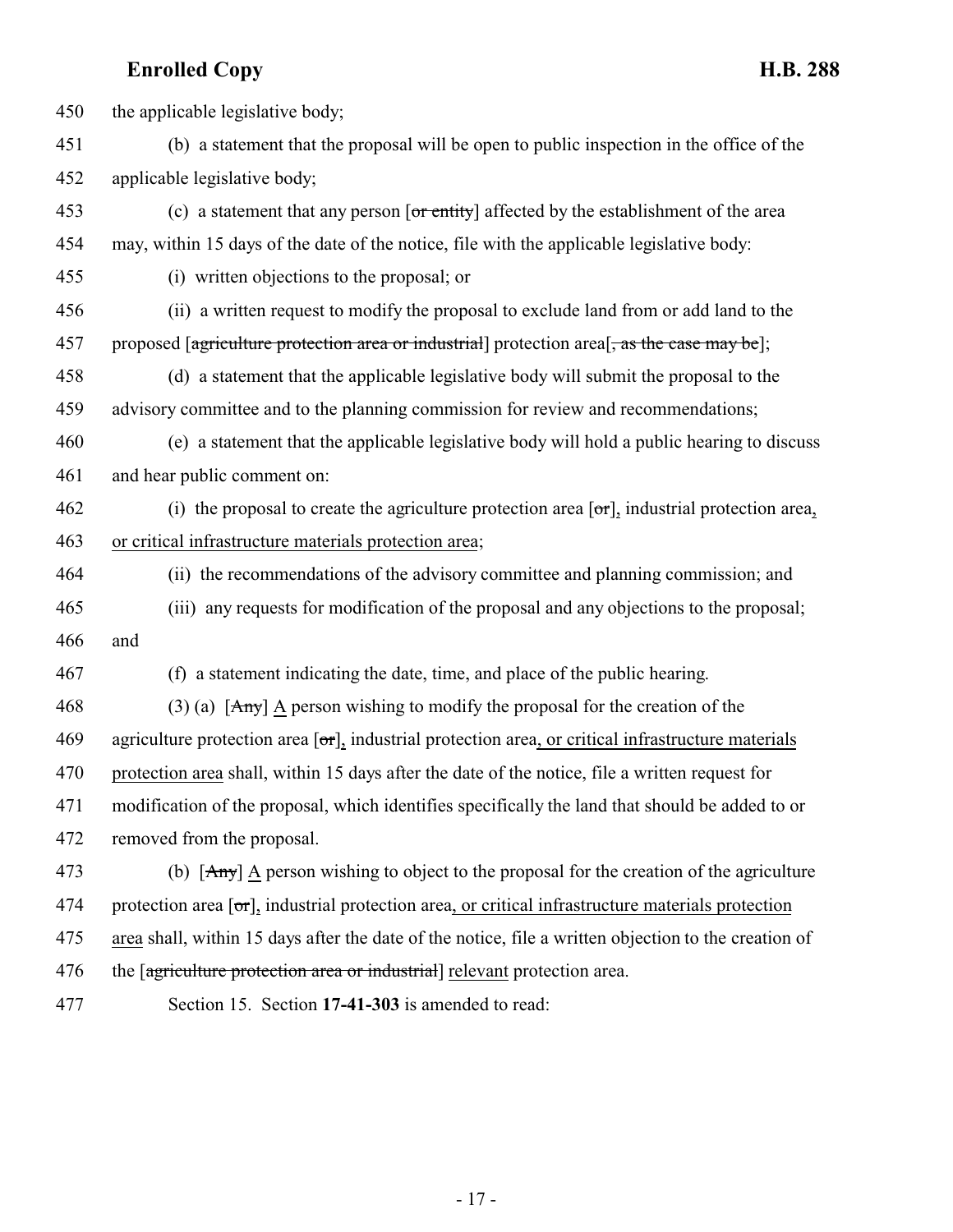| 478 | 17-41-303. Review of proposal for creation of protection area.                                              |
|-----|-------------------------------------------------------------------------------------------------------------|
| 479 | (1) After 15 days from the date of the notice, the applicable legislative body shall refer                  |
| 480 | the proposal and any objections and proposed modifications to the proposal to the advisory                  |
| 481 | committee and planning commission for their review, comments, and recommendations.                          |
| 482 | (2) (a) Within 45 days after receipt of the proposal, the planning commission shall                         |
| 483 | submit a written report to the applicable legislative body that:                                            |
| 484 | (i) analyzes and evaluates the effect of the creation of the proposed area on the                           |
| 485 | planning policies and objectives of the county or municipality, as the case may be;                         |
| 486 | (ii) analyzes and evaluates the proposal by applying the criteria contained in Section                      |
| 487 | $17-41-305$ ;                                                                                               |
| 488 | (iii) recommends any modifications to the land to be included in the proposed                               |
| 489 | agriculture protection area $[\sigma r]$ , industrial protection area, or critical infrastructure materials |
| 490 | protection area;                                                                                            |
| 491 | (iv) analyzes and evaluates any objections to the proposal; and                                             |
| 492 | (v) includes a recommendation to the applicable legislative body either to accept,                          |
| 493 | accept and modify, or reject the proposal.                                                                  |
| 494 | (b) Within 45 days after receipt of the proposal, the advisory board shall submit a                         |
| 495 | written report to the applicable legislative body that:                                                     |
| 496 | (i) recommends any modifications to the land to be included in the proposed                                 |
| 497 | agriculture protection area $[\sigma r]$ , industrial protection area, or critical infrastructure materials |
| 498 | protection area;                                                                                            |
| 499 | (ii) analyzes and evaluates the proposal by applying the criteria contained in Section                      |
| 500 | $17-41-305$ ;                                                                                               |
| 501 | (iii) analyzes and evaluates any objections to the proposal; and                                            |
| 502 | (iv) includes a recommendation to the applicable legislative body either to accept,                         |
| 503 | accept and modify, or reject the proposal.                                                                  |
| 504 | (c) The applicable legislative body shall consider a failure of the planning commission                     |
| 505 | or advisory committee to submit a written report within the 45 days under Subsection $(2)(a)$ or            |
|     |                                                                                                             |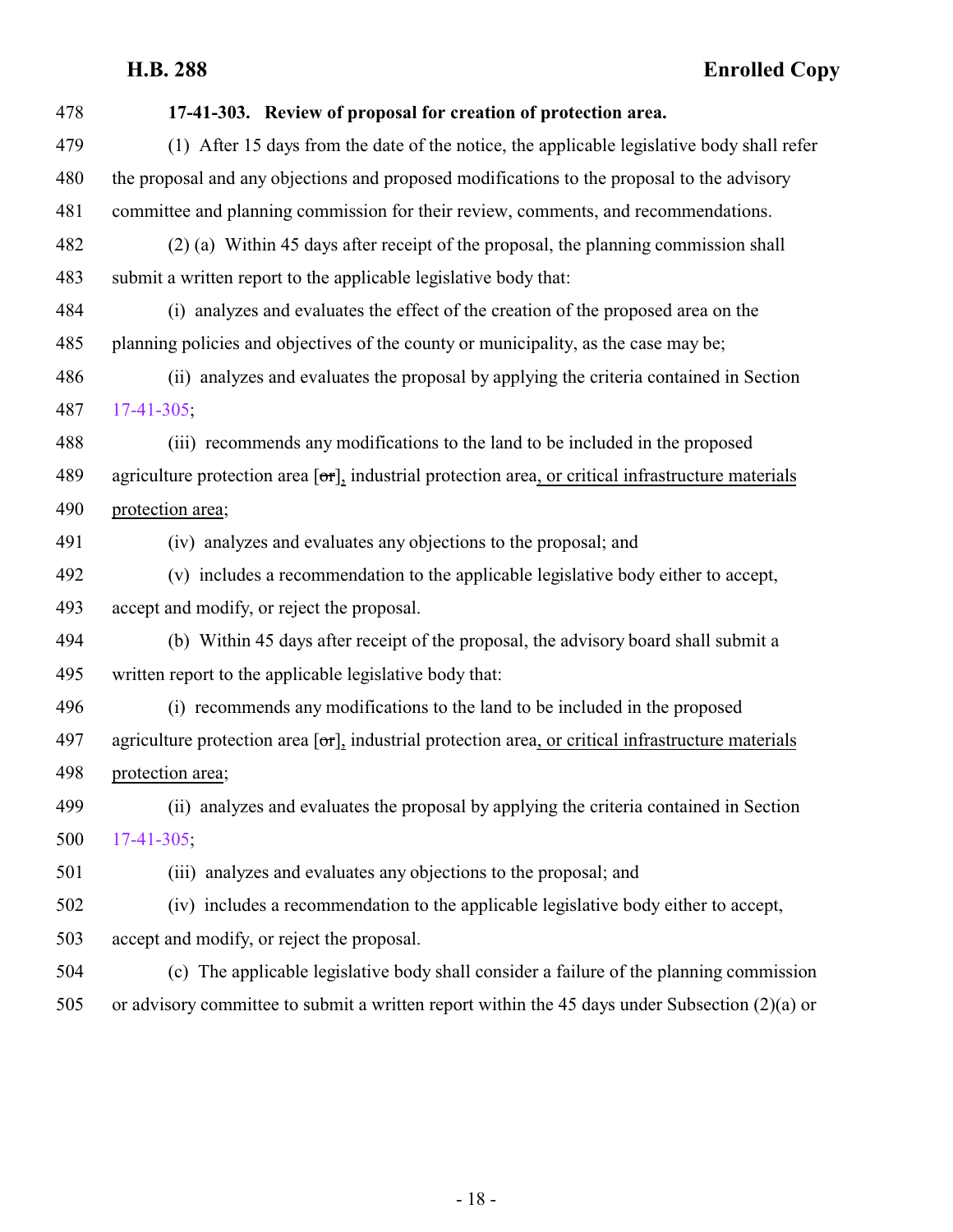<span id="page-18-0"></span>

| 506 | (b) as a recommendation of that committee to approve the proposal as submitted.                                          |
|-----|--------------------------------------------------------------------------------------------------------------------------|
| 507 | Section 16. Section 17-41-304 is amended to read:                                                                        |
| 508 | 17-41-304. Public hearing -- Review and action on proposal.                                                              |
| 509 | (1) After receipt of the written reports from the advisory committee and planning                                        |
| 510 | commission, or after the 45 days have expired, whichever is earlier, the county or municipal                             |
| 511 | legislative body shall:                                                                                                  |
| 512 | (a) schedule a public hearing;                                                                                           |
| 513 | (b) provide notice of the public hearing by:                                                                             |
| 514 | (i) publishing notice:                                                                                                   |
| 515 | (A) in a newspaper having general circulation within:                                                                    |
| 516 | (I) the same county as the land proposed for inclusion within the agriculture protection                                 |
| 517 | area $\lceil \sigma r \rceil$ , industrial protection area, or critical infrastructure materials protection area, if the |
| 518 | land is within the unincorporated part of the county; or                                                                 |
| 519 | (II) the same city or town as the land proposed for inclusion within an agriculture                                      |
| 520 | protection area $[\sigma_{\text{r}}]$ , industrial protection area, or critical infrastructure materials protection      |
| 521 | area, if the land is within a city or town; and                                                                          |
| 522 | (B) on the Utah Public Notice Website created in Section 63F-1-701;                                                      |
| 523 | (ii) posting notice at five public places, designated by the applicable legislative body,                                |
| 524 | within or near the proposed agriculture protection area $[\sigma r]$ , industrial protection area, or                    |
| 525 | critical infrastructure materials protection area; and                                                                   |
| 526 | (iii) mailing written notice to each owner of land within 1,000 feet of the land proposed                                |
| 527 | for inclusion within an agriculture protection area $[\sigma r]_1$ industrial protection area, or critical               |
| 528 | infrastructure materials protection area; and                                                                            |
| 529 | (c) ensure that the notice includes:                                                                                     |
| 530 | (i) the time, date, and place of the public hearing on the proposal;                                                     |
| 531 | (ii) a description of the proposed agriculture protection area $[\sigma r]$ , industrial protection                      |
| 532 | area, or critical infrastructure materials protection area;                                                              |
| 533 | (iii) any proposed modifications to the proposed agriculture protection area $[\sigma \tau]$ ,                           |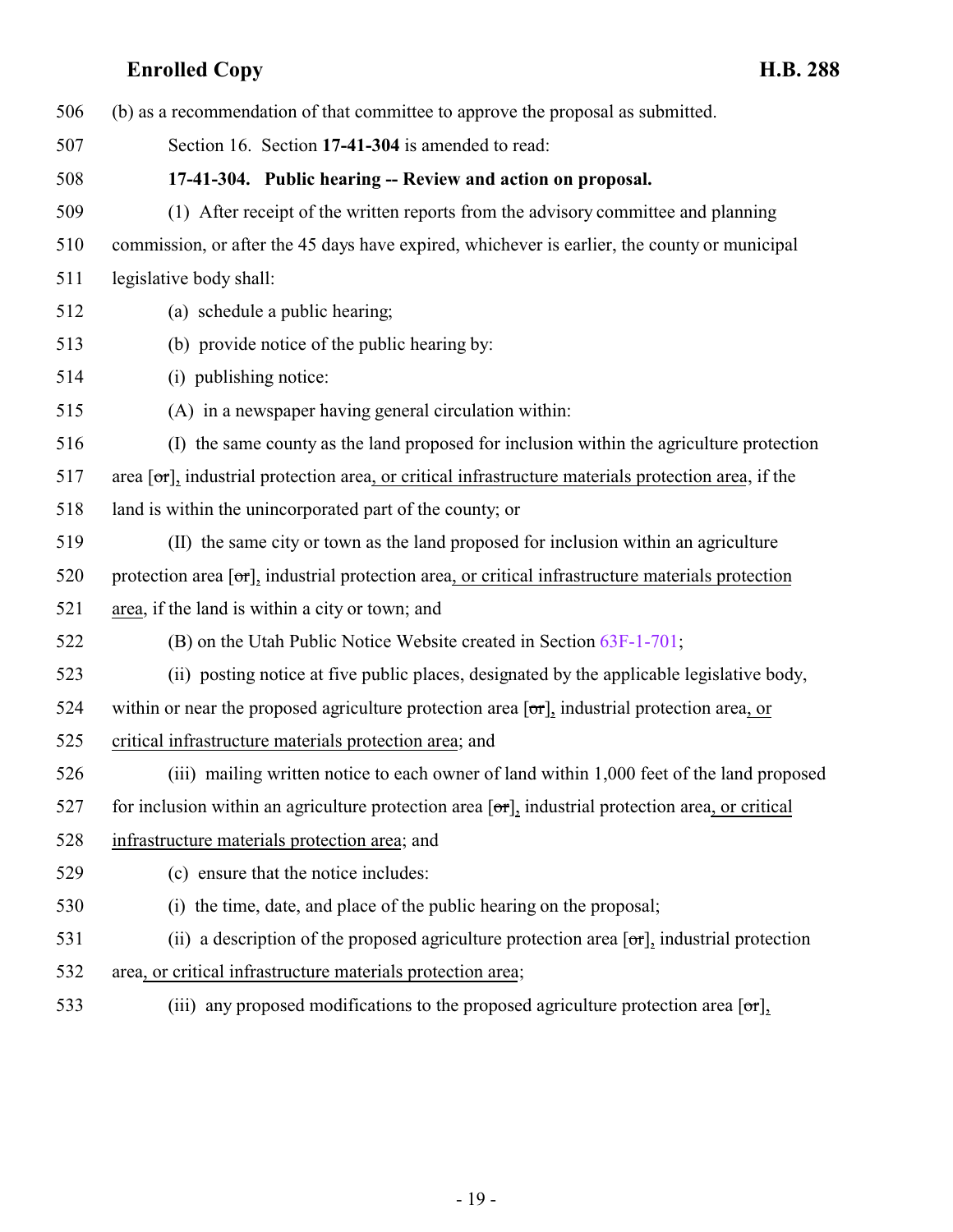| 534 | industrial protection area, or critical infrastructure materials protection area;                                                    |
|-----|--------------------------------------------------------------------------------------------------------------------------------------|
| 535 | (iv) a summary of the recommendations of the advisory committee and planning                                                         |
| 536 | commission; and                                                                                                                      |
| 537 | (v) a statement that interested persons may appear at the public hearing and speak in                                                |
| 538 | favor of or against the proposal, any proposed modifications to the proposal, or the                                                 |
| 539 | recommendations of the advisory committee and planning commission.                                                                   |
| 540 | (2) The applicable legislative body shall:                                                                                           |
| 541 | (a) convene the public hearing at the time, date, and place specified in the notice; and                                             |
| 542 | (b) take [verbal] oral or written testimony from interested persons.                                                                 |
| 543 | (3) (a) Within 120 days of the submission of the proposal, the applicable legislative                                                |
| 544 | body shall approve, modify and approve, or reject the proposal.                                                                      |
| 545 | (b) The creation of an agriculture protection area $\sigma$ , industrial protection area, or                                         |
| 546 | critical infrastructure materials protection area is effective at the earlier of:                                                    |
| 547 | (i) the applicable legislative body's approval of a proposal or modified proposal; or                                                |
| 548 | (ii) 120 days after submission of a proposal complying with Subsection $17-41-301(2)$ if                                             |
| 549 | the applicable legislative body has failed to approve or reject the proposal within that time.                                       |
| 550 | (c) Notwithstanding Subsection (3)(b), a critical infrastructure materials protection area                                           |
| 551 | is effective only if the applicable legislative body, at its discretion, approves a proposal or                                      |
| 552 | modified proposal.                                                                                                                   |
| 553 | (4) (a) $\left[\frac{\text{In order to}}{\text{In order to}}\right]$ To give constructive notice of the existence of the agriculture |
| 554 | protection area $[\sigma_{\tau}]$ , industrial protection area, or critical infrastructure materials protection                      |
| 555 | area to all persons who have, may acquire, or may seek to acquire an interest in land in or                                          |
| 556 | adjacent to the [agriculture protection area or industrial] relevant protection area[,                                               |
| 557 | respectively, within 10 days of the creation of [an agriculture protection area or industrial] the                                   |
| 558 | relevant protection area, the applicable legislative body shall file an executed document                                            |
| 559 | containing a legal description of the [agriculture protection area or industrial] relevant                                           |
| 560 | protection area <sup>[<math>\frac{1}{2}</math></sup> as the case may be,] with:                                                      |
| 561 | (i) the county recorder of deeds; and                                                                                                |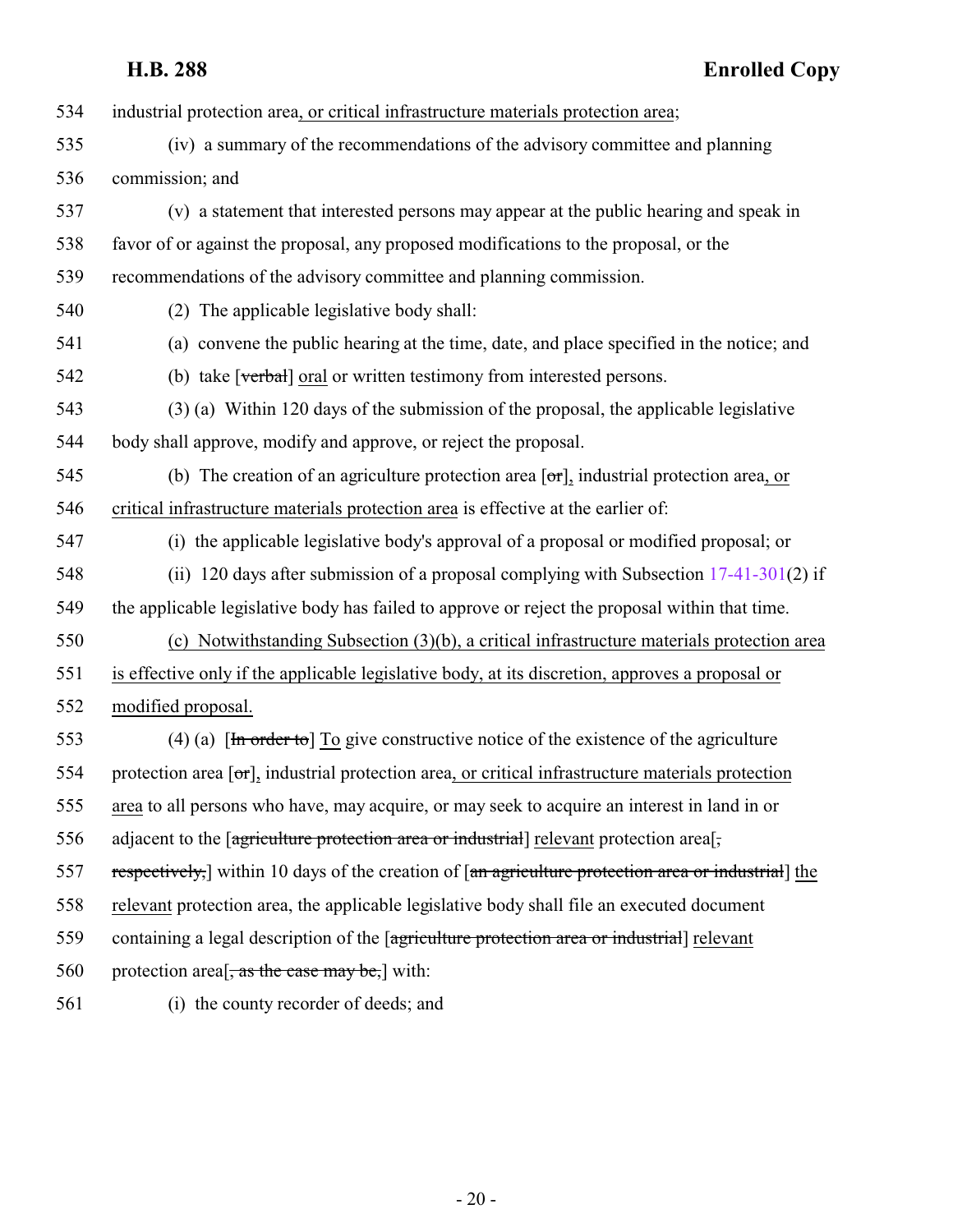<span id="page-20-0"></span>

| 562 | (ii) the affected planning commission.                                                              |
|-----|-----------------------------------------------------------------------------------------------------|
| 563 | (b) If the legal description of the property to be included in the [agriculture protection          |
| 564 | area or industrial] relevant protection area is available through the county recorder's office, the |
| 565 | applicable legislative body shall use that legal description in its executed document required in   |
| 566 | Subsection $(4)(a)$ .                                                                               |
| 567 | (5) Within 10 days of the recording of the agriculture protection area, the applicable              |
| 568 | legislative body shall:                                                                             |
| 569 | (a) send written notification to the commissioner of agriculture and food that the                  |
| 570 | agriculture protection area has been created; and                                                   |
| 571 | (b) include in the notification:                                                                    |
| 572 | (i) the number of landowners owning land within the agriculture protection area;                    |
| 573 | (ii) the total acreage of the area;                                                                 |
| 574 | (iii) the date of approval of the area; and                                                         |
| 575 | (iv) the date of recording.                                                                         |
| 576 | (6) The applicable legislative body's failure to record the notice required under                   |
| 577 | Subsection $(4)$ or to send the written notification under Subsection $(5)$ does not invalidate the |
| 578 | creation of an agriculture protection area.                                                         |
| 579 | (7) The applicable legislative body may consider the cost of recording notice under                 |
| 580 | Subsection (4) and the cost of sending notification under Subsection (5) in establishing a fee      |
| 581 | under Subsection $17-41-301(4)(b)$ .                                                                |
| 582 | Section 17. Section 17-41-305 is amended to read:                                                   |
| 583 | 17-41-305. Criteria to be applied in evaluating a proposal for the creation of a                    |
| 584 | protection area.                                                                                    |
| 585 | In evaluating a proposal and in determining whether or not to create or recommend the               |
| 586 | creation of an agriculture protection area $[\sigma r]$ , industrial protection area, or critical   |
| 587 | infrastructure materials protection area, the advisory committee, planning commission, and          |
| 588 | applicable legislative body shall apply the following criteria:                                     |
| 589 | (1) whether or not the land is currently being used for agriculture production $\lceil$ or for      |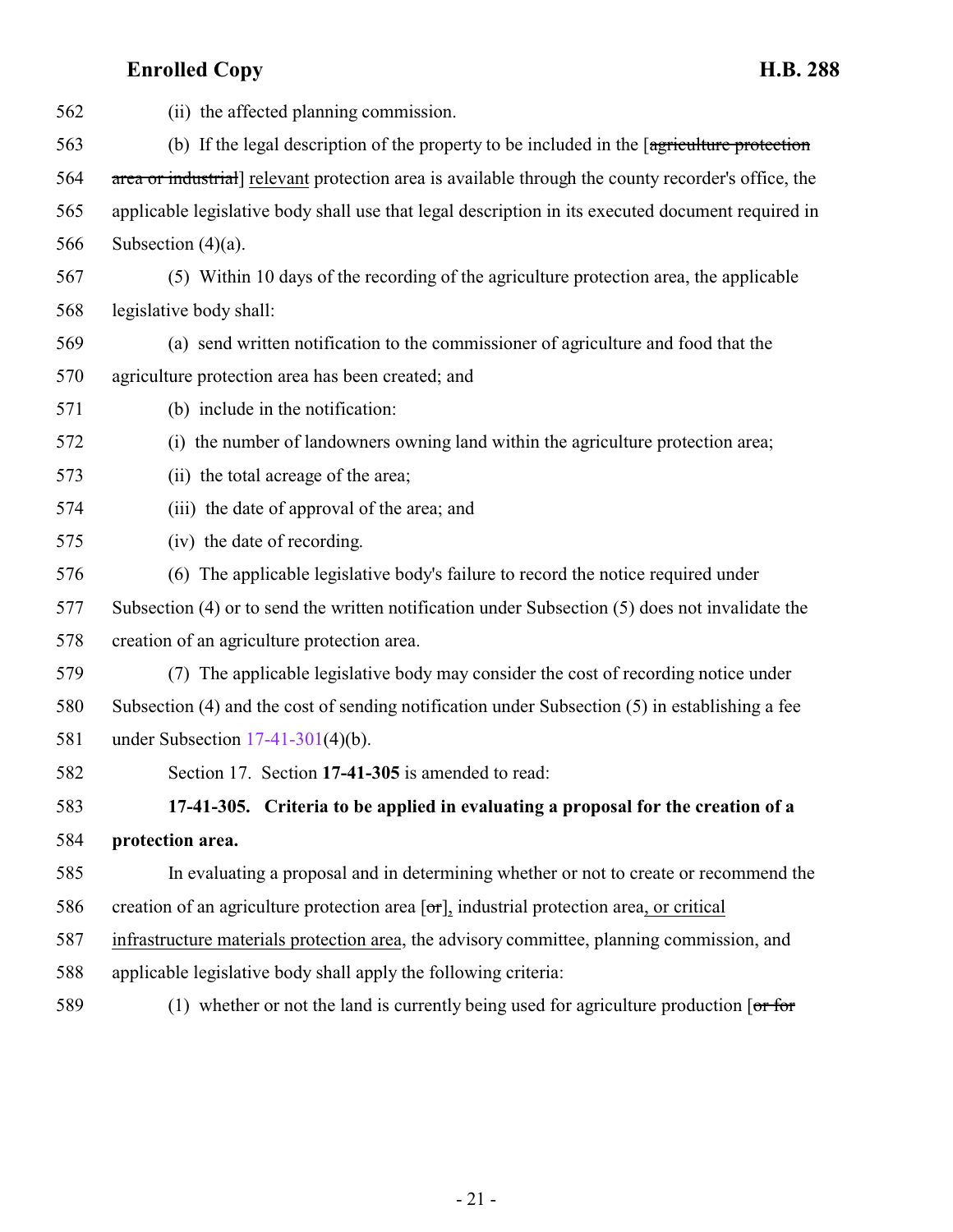- **H.B. 288 Enrolled Copy** 590 and, industrial use, or critical infrastructure materials operations, as the case may be; 591 (2) whether or not the land is zoned for agriculture use  $[\sigma r]$ , industrial use, or critical infrastructure materials operations, as the case may be; 593 (3) whether or not the land is viable for agriculture production  $[\sigma r]$ , industrial use, or critical infrastructure materials operations, as the case may be; 595 (4) the extent and nature of existing or proposed farm improvements  $\sigma$ , the extent and nature of existing or proposed improvements to or expansion of the industrial use, or the extent and nature of existing or proposed improvements to or expansion of critical infrastructure materials operations, as the case may be; and (5) (a) in the case of an agriculture protection area, anticipated trends in agricultural 600 and technological conditions;  $[\sigma r]$  (b) in the case of an industrial protection area, anticipated trends in technological conditions applicable to the industrial use of the land in question[.]; or (c) in the case of a critical infrastructure materials protection area, anticipated trends in technological conditions applicable to the critical infrastructure materials operations of the land in question. Section 18. Section **17-41-306** is amended to read: **17-41-306. Adding land to or removing land from a protection area -- Removing**
- <span id="page-21-0"></span>**land from a mining protection area.**
- 609 (1) (a) Any owner may add land to an existing agriculture protection area  $\sigma$ ,
- industrial protection area, critical infrastructure materials protection area, as the case may be,
- by:

(i) filing a proposal with:

- (A) the county legislative body, if the [agriculture protection area or industrial] relevant protection area and the land to be added are within the unincorporated part of the county; or
- (B) the municipal legislative body, if the [agriculture protection area or industrial] relevant protection area and the land to be added are within a city or town; and
- (ii) obtaining the approval of the applicable legislative body for the addition of the land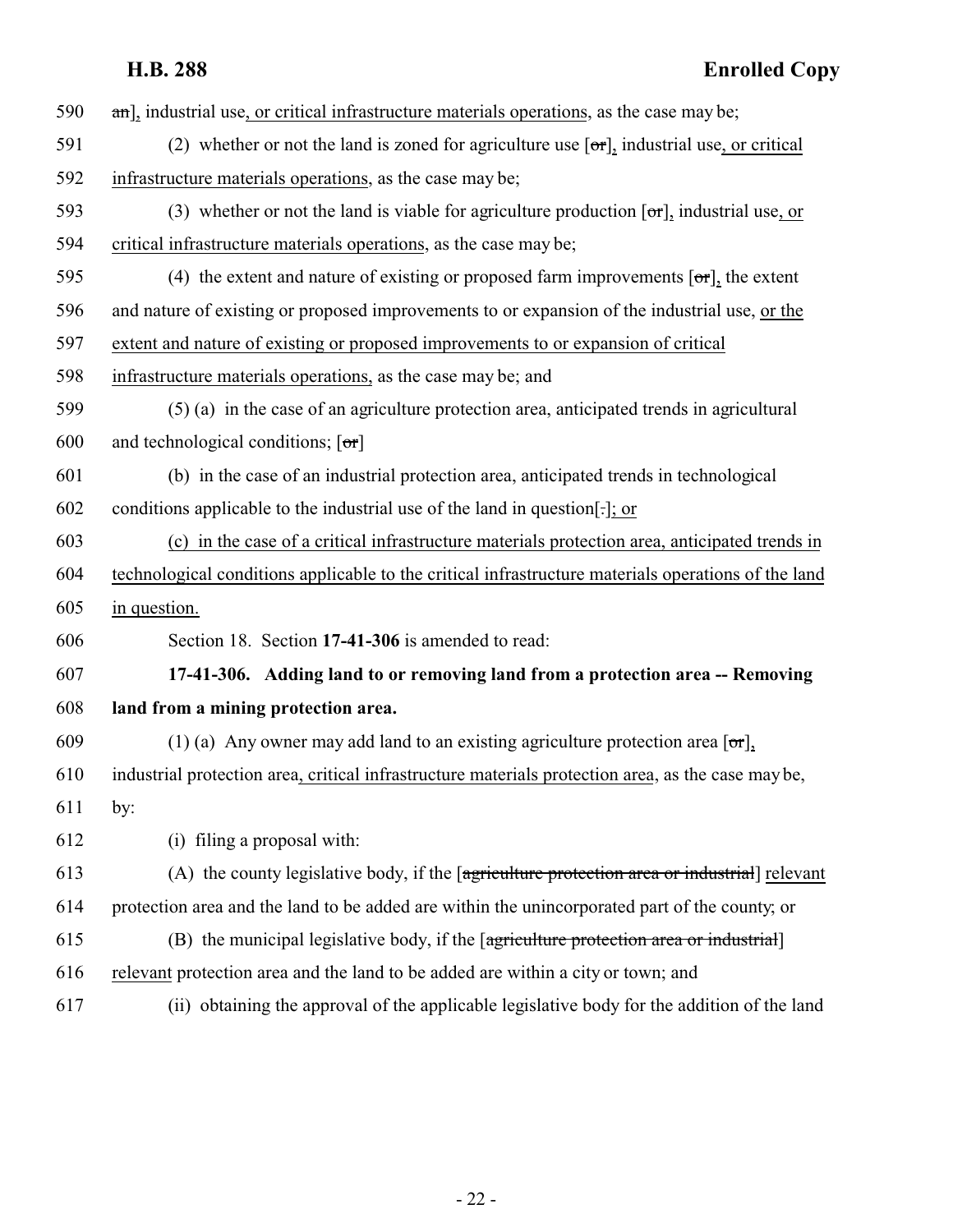to the relevant protection area. (b) The applicable legislative body shall: 620 (i) comply with the provisions for creating an agriculture protection area  $\sigma$ , industrial protection area, critical infrastructure materials protection area, as the case may be, in 622 determining whether  $\overline{[or not]}$  to accept the proposal.  $\overline{c}$ , and (ii) for purposes of a critical infrastructure materials protection area, request a copy of the applicable Division of Air Quality approval order. (c) The applicable legislative body may deny the expansion if it is contrary to the Division of Air Quality's approval order. 627 (2) (a)  $[Amy]$  An owner of land within an agriculture protection area  $[**or**]$ , industrial protection area, or critical infrastructure materials protection area may remove any or all of the 629 land from the [agriculture protection area or industrial] relevant protection area, [respectively,] by filing a petition for removal with the applicable legislative body. (b) (i) The applicable legislative body: (A) shall: 633 (I) grant the petition for removal of land from  $\frac{1}{2}$  and agriculture protection area or 634 industrial] the relevant protection area,  $\left[$ as the case may be, $\right]$  even if removal of the land would 635 result in an agriculture protection area  $\sigma$ , industrial protection area, or critical infrastructure materials protection area of less than the number of acres established by the applicable legislative body as the minimum under Section [17-41-301](#page-13-0); and 638 (II)  $\left[\frac{1}{2} \text{ order}\right]$  to give constructive notice of the removal to all persons who have, may acquire, or may seek to acquire an interest in land in or adjacent to the agriculture protection 640 area  $\sigma$ , industrial protection area, or critical infrastructure materials protection area and the 641 land removed from the [agriculture protection area or industrial] relevant protection area, file a legal description of the revised boundaries of the [agriculture protection area or industrial] relevant protection area with the county recorder of deeds and the affected planning commission; and

645 (B) may not charge a fee in connection with a petition to remove land from an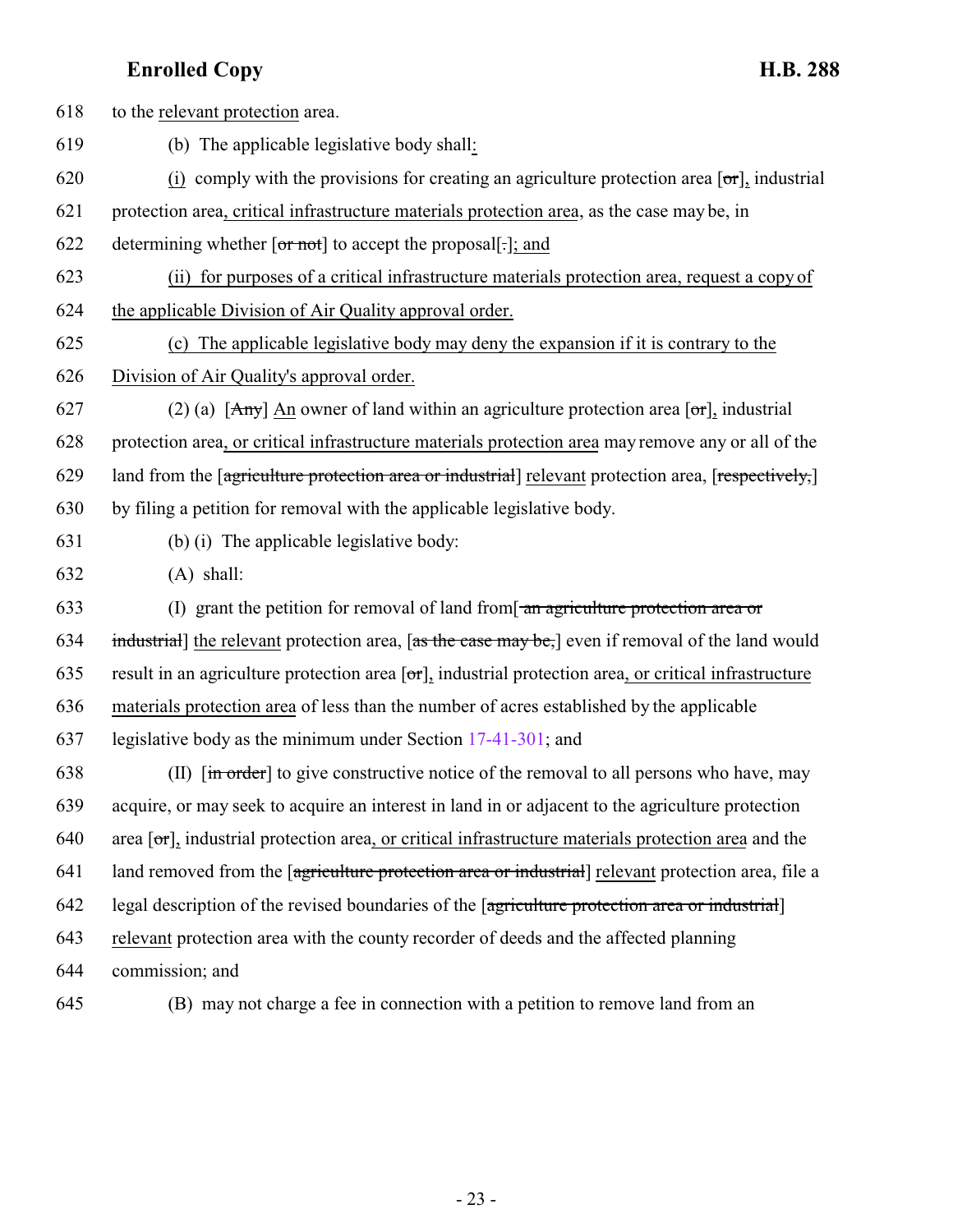| 646 | agriculture protection area $[\sigma r]$ , an industrial protection area, or critical infrastructure materials |
|-----|----------------------------------------------------------------------------------------------------------------|
| 647 | protection area.                                                                                               |
| 648 | (ii) The remaining land in the agriculture protection area $[\sigma r]_1$ industrial protection                |
| 649 | area, or critical infrastructure materials protection area is still an agriculture protection area             |
| 650 | [or], industrial protection area <sup>[</sup> , respectively], or critical infrastructure materials protection |
| 651 | area.                                                                                                          |
| 652 | (iii) (A) A critical infrastructure materials operator may abandon some or all of its                          |
| 653 | critical infrastructure materials operations use only as provided in this Subsection $(2)(b)(iii)$ .           |
| 654 | (B) To abandon some or all of a critical infrastructure materials operations, a critical                       |
| 655 | infrastructure materials operator shall record a written declaration of abandonment with the                   |
| 656 | recorder of the county in which the critical infrastructure materials operations being abandoned               |
| 657 | is located.                                                                                                    |
| 658 | The written declaration of abandonment under this Subsection (2)(b)(iii) shall<br>(C)                          |
| 659 | specify the critical infrastructure materials operations or the portion of the critical infrastructure         |
| 660 | materials operations being abandoned.                                                                          |
| 661 | (3) (a) If a municipality annexes any land that is part of an agriculture protection area                      |
| 662 | [or], industrial protection area, or critical infrastructure materials protection area located in the          |
| 663 | unincorporated part of the county, the county legislative body shall, within 30 days after the                 |
| 664 | land is annexed, review the feasibility of that land remaining in the [agriculture protection area             |
| 665 | or industrial] relevant protection area according to the procedures and requirements of Section                |
| 666 | 17-41-307.                                                                                                     |
| 667 | (b) The county legislative body shall remove the annexed land from the [agriculture]                           |
| 668 | protection area or industrial] relevant protection area <sup>[</sup> , as the case may be,] if:                |
| 669 | (i) the county legislative body concludes, after the review under Section $17-41-307$ ,                        |
| 670 | that removal is appropriate; and                                                                               |
| 671 | (ii) the owners of all the annexed land that is within the [agriculture protection area or                     |
| 672 | industrial] relevant protection area consent in writing to the removal.                                        |
| 673 | (c) Removal of land from an agriculture protection area $[\sigma r]$ , industrial protection area,             |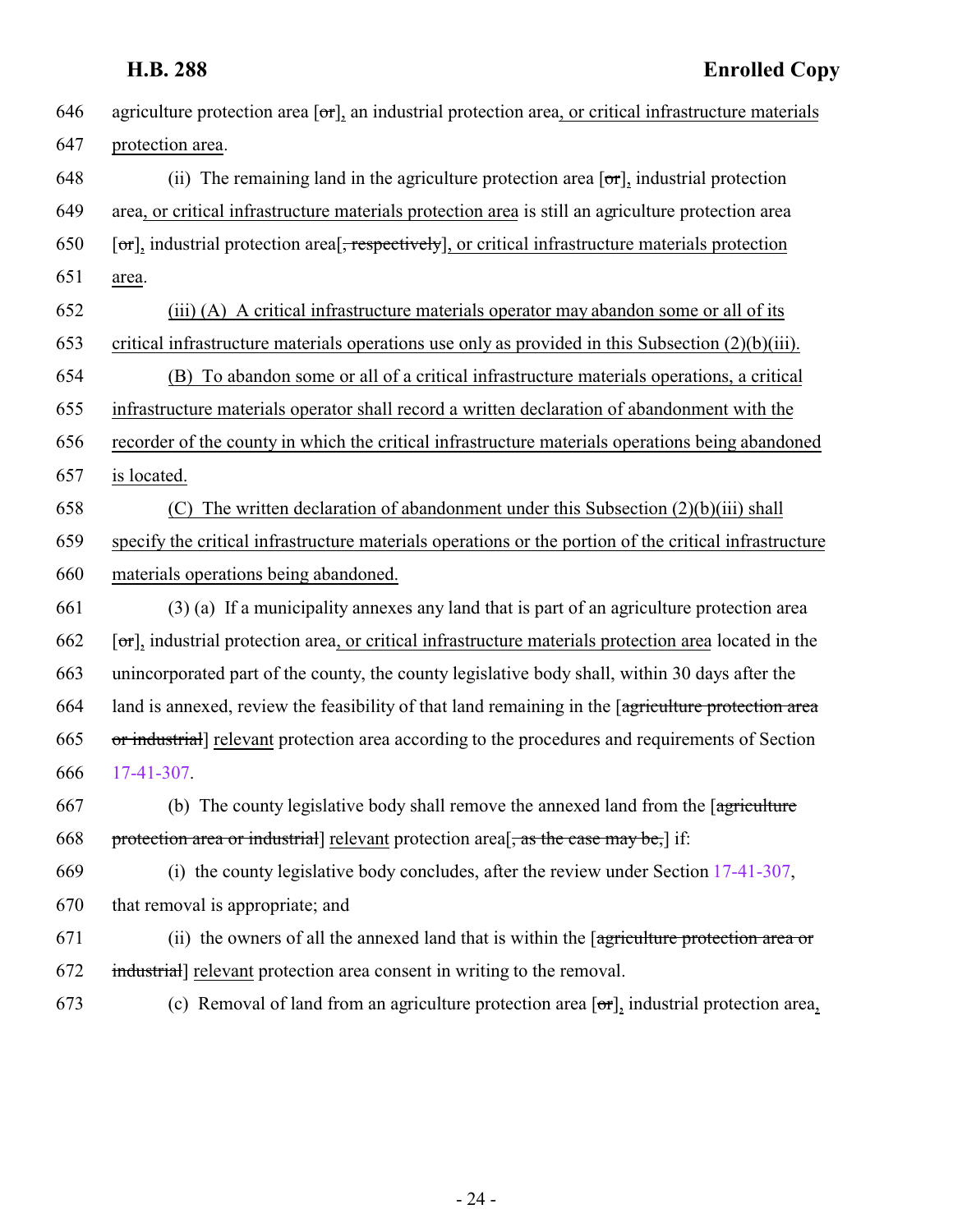- <span id="page-24-0"></span> or critical infrastructure materials protection area under this Subsection (3) does not affect whether that land may be: (i) included in a proposal under Section [17-41-301](#page-13-0) to create an agriculture protection 677 area  $\sigma$ , industrial protection area, or critical infrastructure materials protection area within the municipality; or 679 (ii) added to an existing agriculture protection area  $[\sigma \tau]$ , industrial protection area, or critical infrastructure materials protection area within the municipality under Subsection (1). (4) A mine operator that owns or controls land within a mining protection area may remove any or all of the land from the mining protection area by filing a notice of removal with the legislative body of the county in which the land is located. Section 19. Section **17-41-307** is amended to read: **17-41-307. Review of protection areas.** 686 (1) In the 20th calendar year after its creation under this part,  $[each]$  an agriculture 687 protection area  $\sigma$ , industrial protection area, or critical infrastructure materials protection area, as the case may be, shall be reviewed, under the provisions of this section, by: (a) the county legislative body, if the [agriculture protection area or industrial] relevant protection area is within the unincorporated part of the county; or (b) the municipal legislative body, if the [agriculture protection area or industrial] relevant protection area is within the municipality. (2) (a) In the 20th year, the applicable legislative body may: (i) request the planning commission and advisory board to submit recommendations 695 about whether the agriculture protection area  $[\sigma\tau]$ , industrial protection area, or critical infrastructure materials protection area, as the case may be, should be continued, modified, or terminated; (ii) at least 120 days before the end of the calendar year, hold a public hearing to discuss whether the [agriculture protection area or industrial] relevant protection area, [as the 700 ease may be,] should be continued, modified, or terminated;
	-

(iii) give notice of the hearing using the same procedures required by Section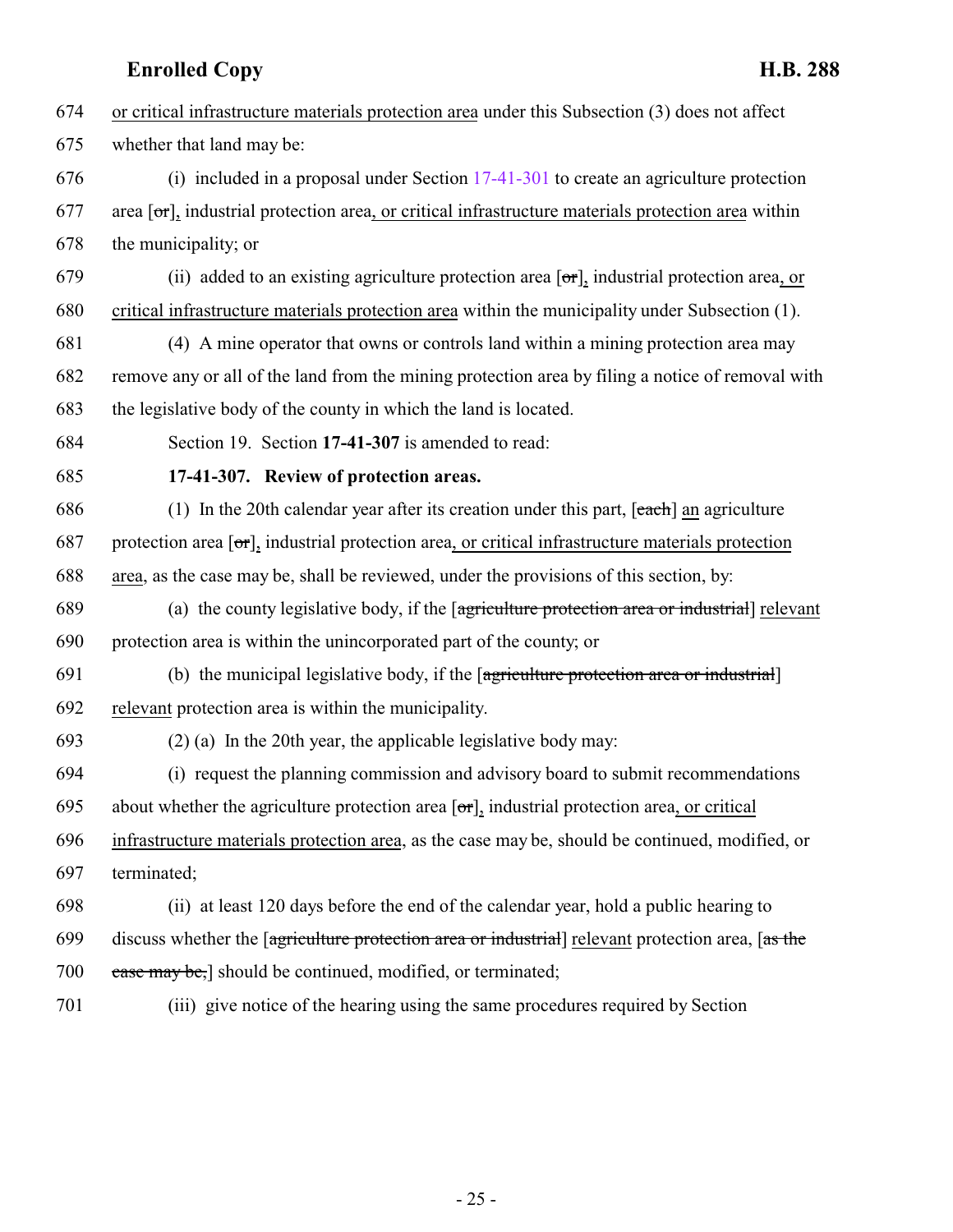<span id="page-25-0"></span> [17-41-302](#page-15-0); and (iv) after the public hearing, continue, modify, or terminate the [agriculture protection area or industrial] relevant protection area. (b) If the applicable legislative body modifies or terminates the agriculture protection 706 area  $\sigma$ , industrial protection area, or critical infrastructure materials protection area,  $\sigma$ , it the applicable legislative body shall file an executed document containing the legal description of the [agriculture protection area or industrial] relevant protection area, [respectively,] with the county recorder of deeds. (3) If the applicable legislative body fails affirmatively to continue, modify, or terminate the agriculture protection area [or], industrial protection area, or critical infrastructure materials protection area, as the case may be, in the 20th calendar year, the [agriculture protection area or industrial] relevant protection area is considered to be reauthorized for another 20 years. Section 20. Section **17-41-402** is amended to read: **17-41-402. Limitations on local regulations.** 717 (1) A political subdivision within which an agriculture protection area  $\sigma$ , industrial protection area, or critical infrastructure materials protection area is created or with a mining protection area within its boundary shall encourage the continuity, development, and viability of agriculture use, industrial use, critical infrastructure materials operations, or mining use, [respectively,] within the relevant protection area by not enacting a local law, ordinance, or regulation that, unless the law, ordinance, or regulation bears a direct relationship to public health or safety, would unreasonably restrict: 724 (a) in the case of an agriculture protection area, a farm structure or farm practice  $[**or**,]$ ; (b) in the case of an industrial protection area, an industrial use of the land within the 726 area  $\lceil \text{or,} \rceil$ ; (c) in the case of a critical infrastructure materials protection area, critical infrastructure materials operations; or (d) in the case of a mining protection area, a mining use within the protection area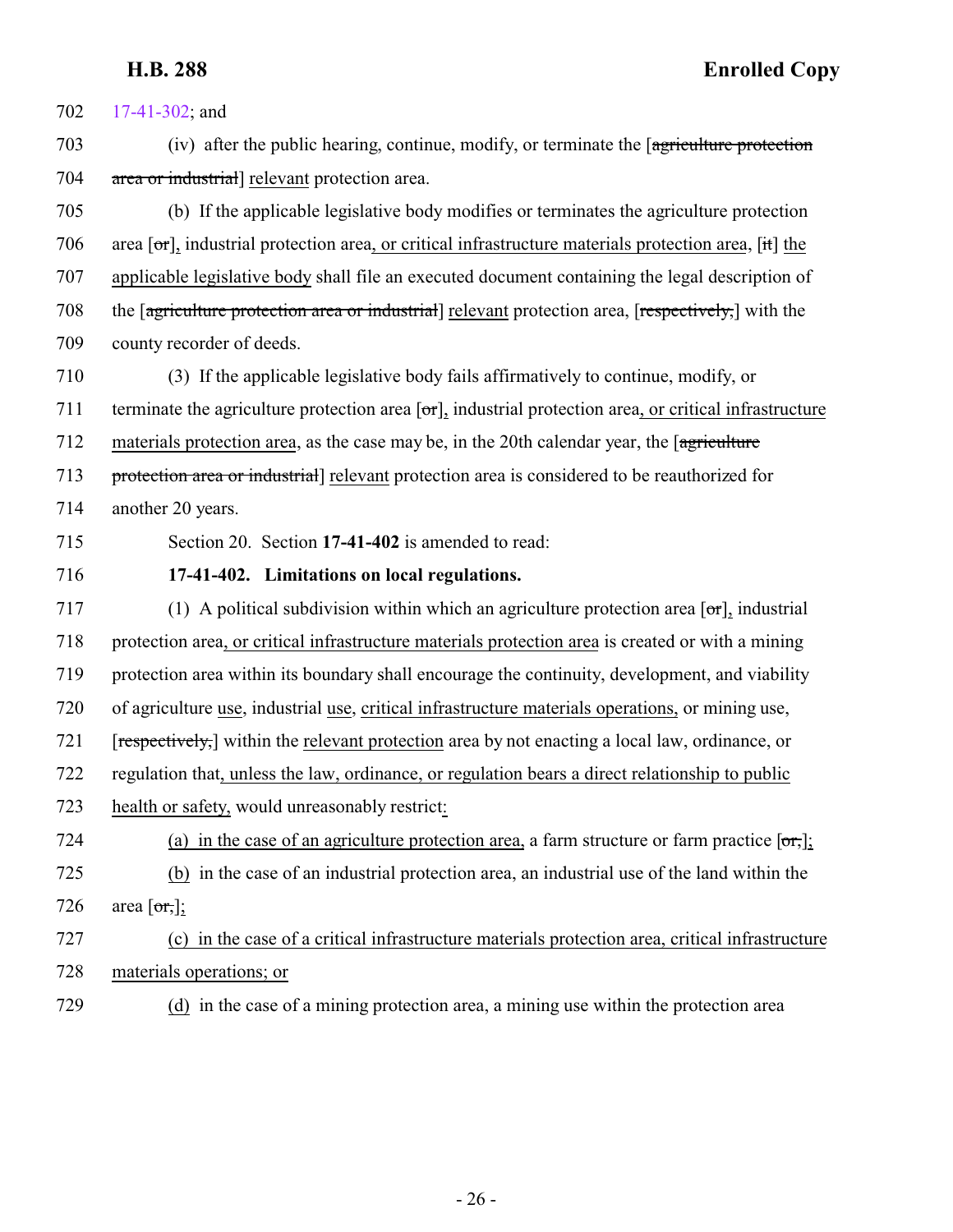<span id="page-26-0"></span>

| 730 | [unless the law, ordinance, or regulation bears a direct relationship to public health or safety].   |
|-----|------------------------------------------------------------------------------------------------------|
| 731 | (2) A political subdivision may not change the zoning designation of or a zoning                     |
| 732 | regulation affecting land within an agriculture protection area unless the political subdivision     |
| 733 | receives written approval for the change from all the landowners within the agriculture              |
| 734 | protection area affected by the change.                                                              |
| 735 | (3) Except as provided by Section 19-4-113, a political subdivision may not change the               |
| 736 | zoning designation of or a zoning regulation affecting land within an industrial protection area     |
| 737 | unless the political subdivision receives written approval for the change from all the               |
| 738 | landowners within the industrial protection area affected by the change.                             |
| 739 | (4) A political subdivision may not change the zoning designation of or a zoning                     |
| 740 | regulation affecting land within a critical infrastructure materials protection area unless the      |
| 741 | political subdivision receives written approval for the change from each critical infrastructure     |
| 742 | materials operator within the relevant area.                                                         |
| 743 | $[\frac{4}{3}]$ (5) A political subdivision may not change the zoning designation of or a zoning     |
| 744 | regulation affecting land within a mining protection area unless the political subdivision           |
| 745 | receives written approval for the change from each mine operator within the area.                    |
| 746 | (6) A county, city, or town may not:                                                                 |
| 747 | (a) adopt, enact, or amend an existing land use regulation, ordinance, or regulation that            |
| 748 | would prohibit, restrict, regulate, or otherwise limit critical infrastructure materials operations, |
| 749 | including vested critical infrastructure materials operations as defined in Section 10-9a-901 or     |
| 750 | $17-27a-1001$ ; or                                                                                   |
| 751 | (b) initiate proceedings to amend the county's, city's, or town's land use ordinances as             |
| 752 | described in Subsection 10-9a-509(1)(a)(ii) or $17-27a-508(1)(a)(ii)$ .                              |
| 753 | Section 21. Section 17-41-403 is amended to read:                                                    |
| 754 | 17-41-403. Nuisances.                                                                                |
| 755 | (1) [Each] A political subdivision shall ensure that any of $[its]$ the political                    |
| 756 | subdivision's laws or ordinances that define or prohibit a public nuisance exclude from the          |
| 757 | definition or prohibition:                                                                           |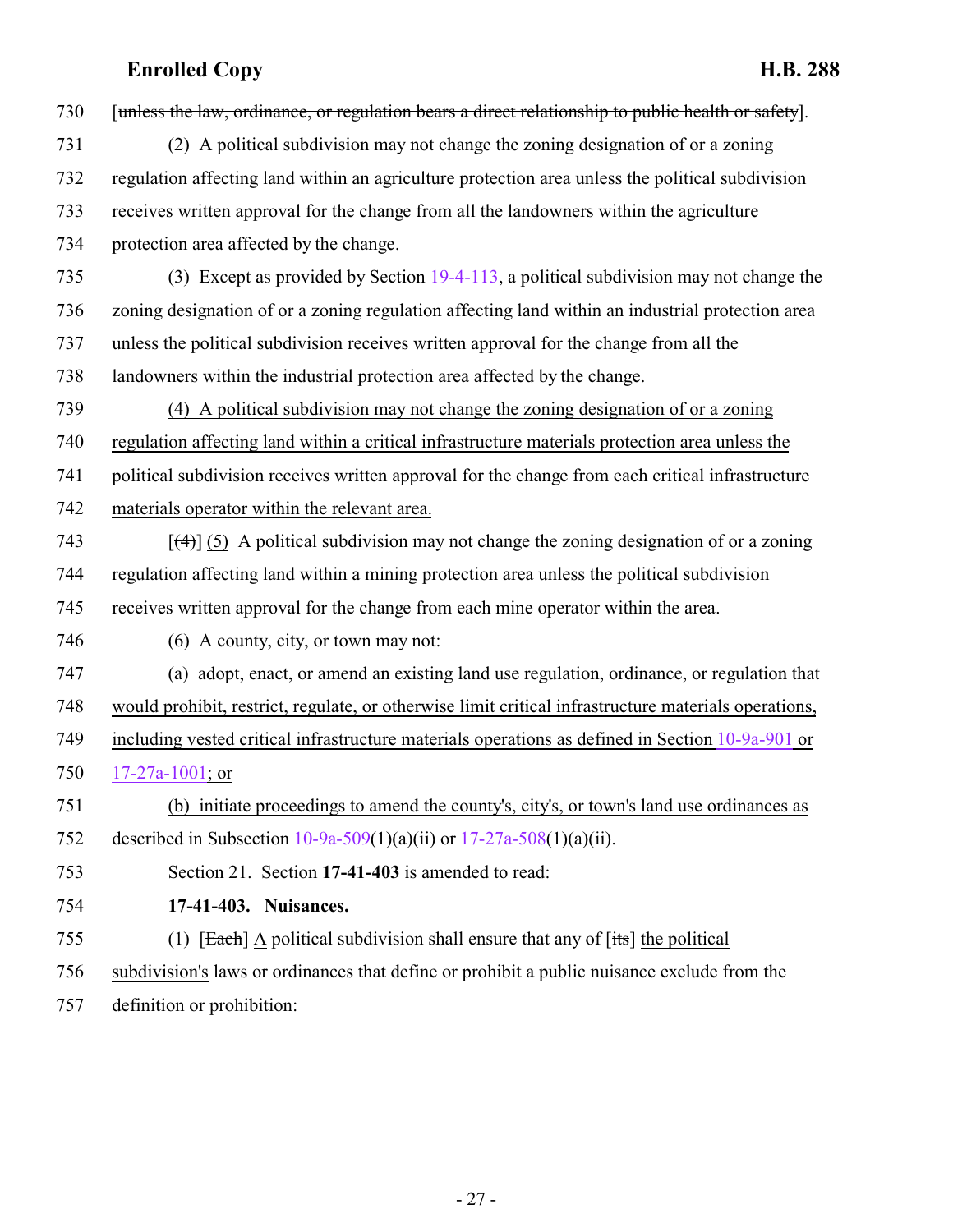| 758 | (a) for an agriculture protection area, any agricultural activity or operation within an           |
|-----|----------------------------------------------------------------------------------------------------|
| 759 | agriculture protection area conducted using sound agricultural practices unless that activity or   |
| 760 | operation bears a direct relationship to public health or safety; $[\sigma r]$                     |
| 761 | (b) for an industrial protection area, any industrial use of the land within the industrial        |
| 762 | protection area that is consistent with sound practices applicable to the industrial use, unless   |
| 763 | that use bears a direct relationship to public health or safety[.]; or                             |
| 764 | (c) for a critical infrastructure materials protection area, any critical infrastructure           |
| 765 | materials operations on the land within the critical infrastructure materials protection area that |
| 766 | is consistent with sound practices applicable to the critical infrastructure materials operations, |
| 767 | unless that use bears a direct relationship to public health or safety.                            |
| 768 | (2) In a civil action for nuisance or a criminal action for public nuisance under Section          |
| 769 | 76-10-803, it is a complete defense if the action involves agricultural activities and those       |
| 770 | agricultural activities were:                                                                      |
| 771 | (a) conducted within an agriculture protection area; and                                           |
| 772 | (b) not in violation of any federal, state, or local law or regulation relating to the             |
| 773 | alleged nuisance or were conducted according to sound agricultural practices.                      |
| 774 | (3) (a) A vested mining use undertaken in conformity with applicable federal and state             |
| 775 | law and regulations is presumed to be operating within sound mining practices.                     |
| 776 | (b) A vested mining use that is consistent with sound mining practices:                            |
| 777 | (i) is presumed to be reasonable; and                                                              |
| 778 | (ii) may not constitute a private or public nuisance under Section $76-10-803$ .                   |
| 779 | (c) A vested mining use in operation for more than three years may not be considered               |
| 780 | to have become a private or public nuisance because of a subsequent change in the condition of     |
| 781 | land within the vicinity of the vested mining use.                                                 |
| 782 | (4) (a) For any new subdivision development located in whole or in part within 300                 |
| 783 | feet of the boundary of an agriculture protection area, the owner of the development shall         |
| 784 | provide notice on any plat filed with the county recorder the following notice:                    |
| 785 | "Agriculture Protection Area                                                                       |
|     |                                                                                                    |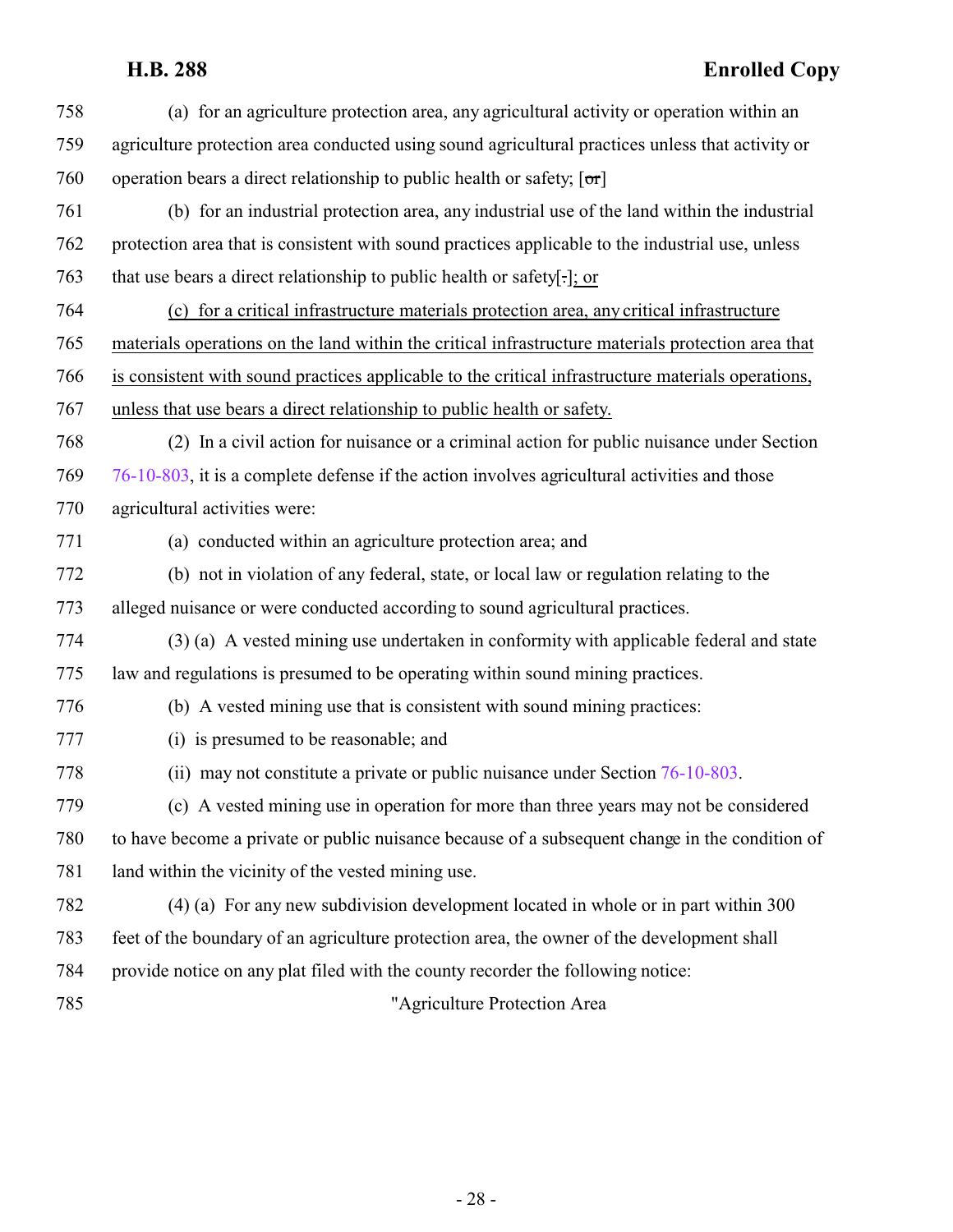| 786 | This property is located in the vicinity of an established agriculture protection area in    |
|-----|----------------------------------------------------------------------------------------------|
| 787 | which normal agricultural uses and activities have been afforded the highest priority use    |
| 788 | status. It can be anticipated that such agricultural uses and activities may now or in the   |
| 789 | future be conducted on property included in the agriculture protection area. The use         |
| 790 | and enjoyment of this property is expressly conditioned on acceptance of any                 |
| 791 | annoyance or inconvenience which may result from such normal agricultural uses and           |
| 792 | activities."                                                                                 |
| 793 | (b) For any new subdivision development located in whole or in part within 1,000 feet        |
| 794 | of the boundary of an industrial protection area, the owner of the development shall provide |
| 795 | notice on any plat filed with the county recorder the following notice:                      |
| 796 | "Industrial Protection Area                                                                  |
| 797 | This property is located in the vicinity of an established industrial protection area in     |
| 798 | which normal industrial uses and activities have been afforded the highest priority use      |
| 799 | status. It can be anticipated that such industrial uses and activities may now or in the     |
| 800 | future be conducted on property included in the industrial protection area. The use and      |
| 801 | enjoyment of this property is expressly conditioned on acceptance of any annoyance or        |
| 802 | inconvenience which may result from such normal industrial uses and activities."             |
| 803 | (c) For any new subdivision development located in whole or in part within 1,000 feet        |
| 804 | of the boundary of a critical infrastructure materials protection area, the owner of the     |
| 805 | development shall provide notice on any plat filed with the county recorder the following    |
| 806 | notice:                                                                                      |
| 807 | "Critical Infrastructure Materials Protection Area                                           |
| 808 | This property is located in the vicinity of an established critical infrastructure materials |
| 809 | protection area in which critical infrastructure materials operations have been afforded     |
| 810 | the highest priority use status. It can be anticipated that such operations may now or in    |
| 811 | the future be conducted on property included in the critical infrastructure materials        |
| 812 | protection area. The use and enjoyment of this property is expressly conditioned on          |
| 813 | acceptance of any annoyance or inconvenience which may result from such normal               |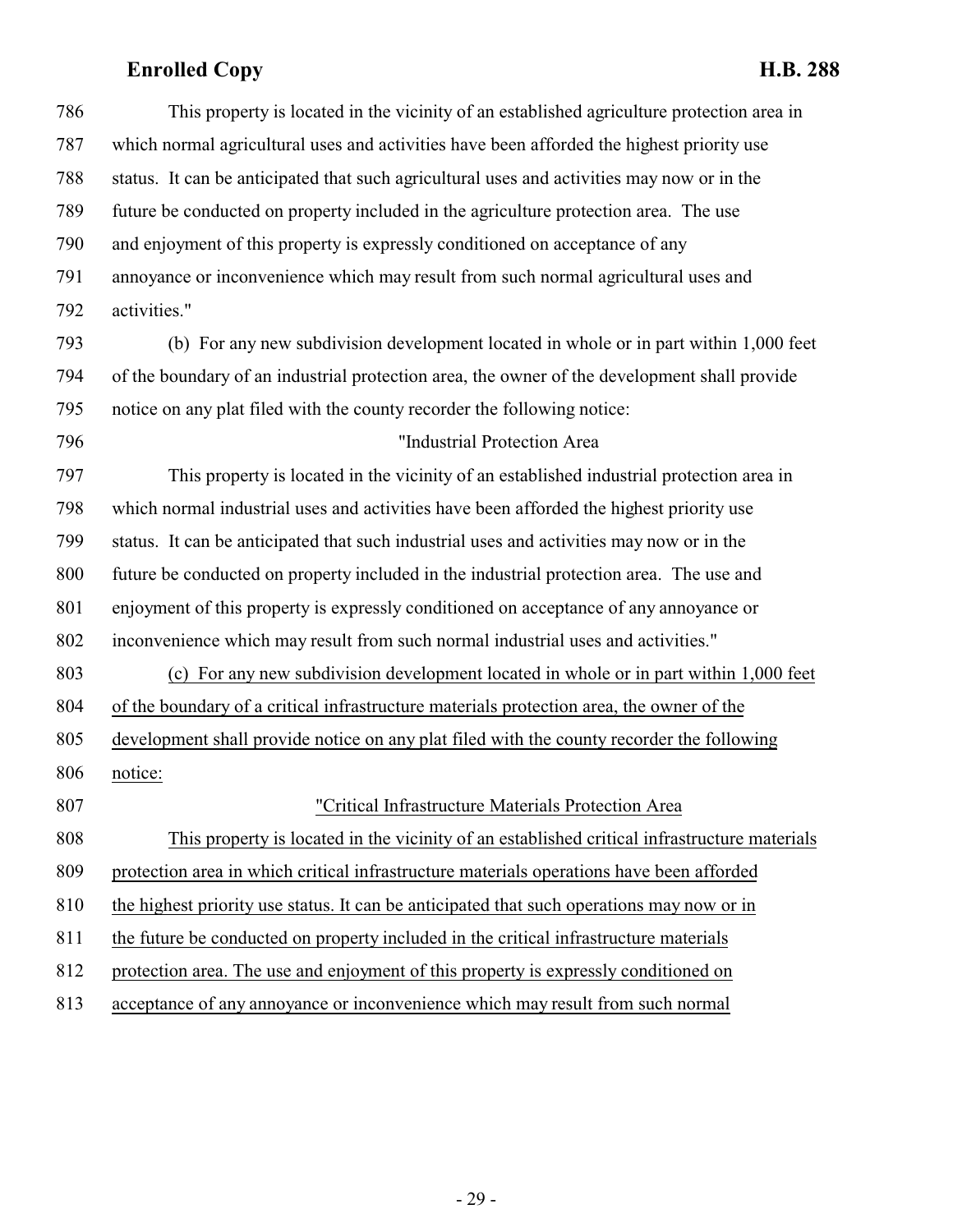<span id="page-29-1"></span><span id="page-29-0"></span>

| 814 | critical infrastructure materials operations."                                                            |
|-----|-----------------------------------------------------------------------------------------------------------|
| 815 | $[\text{e}(\text{e})]$ (d) For any new subdivision development located in whole or in part within 1,000   |
| 816 | feet of the boundary of a mining protection area, the owner of the development shall provide              |
| 817 | notice on any plat filed with the county recorder the following notice:                                   |
| 818 | "This property is located within the vicinity of an established mining protection area in                 |
| 819 | which normal mining uses and activities have been afforded the highest priority use                       |
| 820 | status. It can be anticipated that the mining uses and activities may now or in the future                |
| 821 | be conducted on property included in the mining protection area. The use and                              |
| 822 | enjoyment of this property is expressly conditioned on acceptance of any annoyance or                     |
| 823 | inconvenience that may result from the normal mining uses and activities."                                |
| 824 | Section 22. Section 17-41-404 is amended to read:                                                         |
| 825 | 17-41-404. Policy of state agencies.                                                                      |
| 826 | [Each] A state agency shall encourage the continuity, development, and viability of                       |
| 827 | agriculture within agriculture protection areas [and], industrial uses with industrial protection         |
| 828 | areas, and critical infrastructure materials operations within critical infrastructure protection         |
| 829 | areas by:                                                                                                 |
| 830 | (1) not enacting rules that would impose unreasonable restrictions on farm structures or                  |
| 831 | farm practices within the agriculture protection area $[\sigma r]$ , on industrial uses and practices     |
| 832 | within the industrial protection area, or on critical infrastructure materials operations with a          |
| 833 | critical infrastructure materials protection area, unless those laws, ordinances, or regulations          |
| 834 | bear a direct relationship to public health or safety or are required by federal law; and                 |
| 835 | (2) modifying existing rules that would impose unreasonable restrictions on farm                          |
| 836 | structures or farm practices within the agriculture protection area $[\sigma r]_2$ on industrial uses and |
| 837 | activities within the industrial protection area, or on critical infrastructure materials operations      |
| 838 | within a critical infrastructure materials protection area, unless those laws, ordinances, or             |
| 839 | regulations bear a direct relationship to public health or safety or are required by federal law.         |
| 840 | Section 23. Section 17-41-405 is amended to read:                                                         |
| 841 | 17-41-405. Eminent domain restrictions.                                                                   |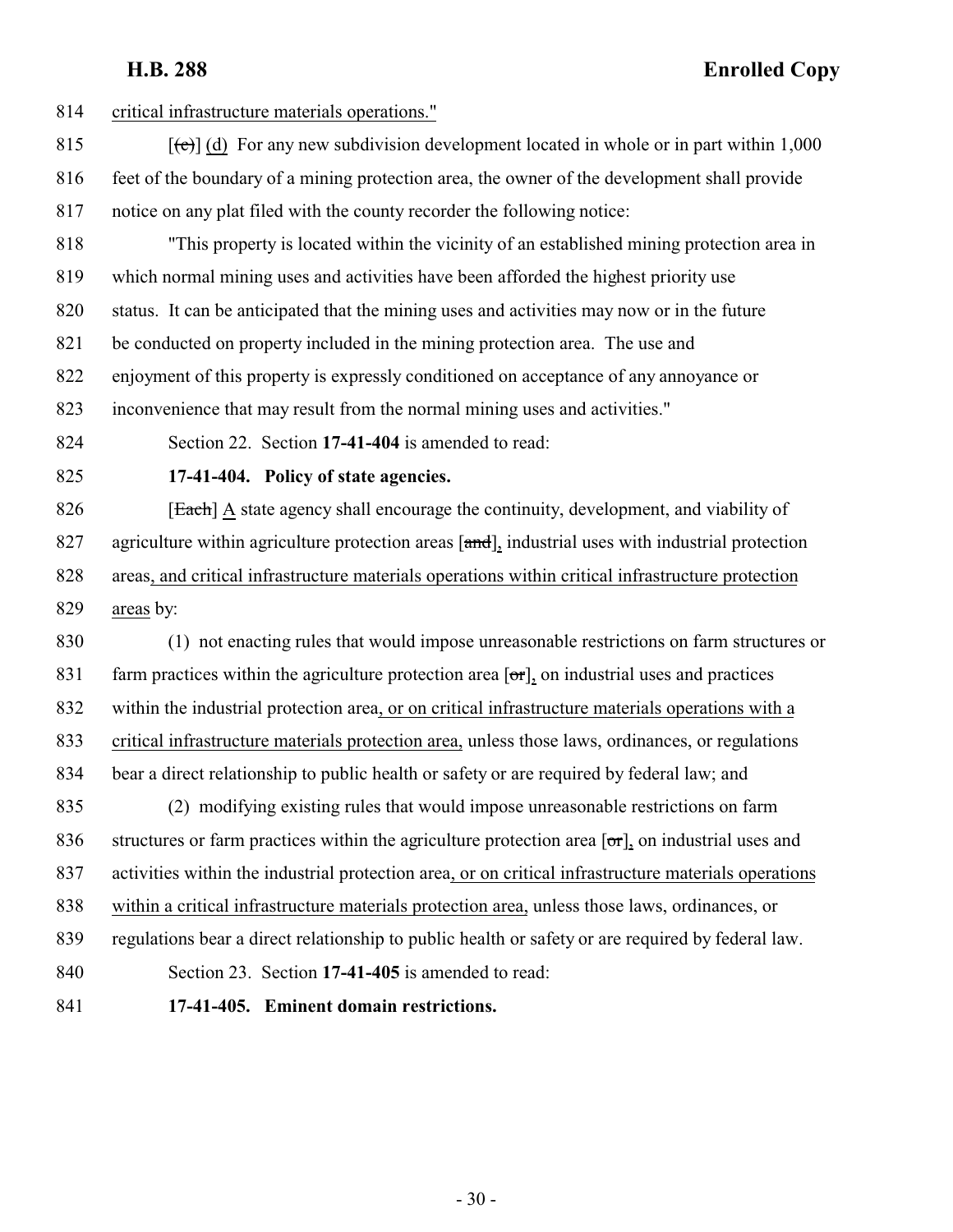| 842 | (1) A political subdivision having or exercising eminent domain powers may not                               |
|-----|--------------------------------------------------------------------------------------------------------------|
| 843 | condemn for any purpose any land within an agriculture protection area that is being used for                |
| 844 | agricultural production [or any], land within an industrial protection area that is being put to an          |
| 845 | industrial use, or land within a critical infrastructure materials protection area, unless [it has           |
| 846 | obtained] the political subdivision obtains approval, according to the procedures and                        |
| 847 | requirements of this section, from the applicable legislative body and the advisory board.                   |
| 848 | (2) Any condemnor wishing to condemn property within an agriculture protection area                          |
| 849 | [or], industrial protection area, or critical infrastructure materials protection area shall file a          |
| 850 | notice of condemnation with the applicable legislative body and the [agriculture protection area             |
| 851 | or industrial] relevant protection area's advisory board at least 30 days before filing an eminent           |
| 852 | domain complaint.                                                                                            |
| 853 | (3) The applicable legislative body and the advisory board shall:                                            |
| 854 | (a) hold a joint public hearing on the proposed condemnation at a location within the                        |
| 855 | county in which the <i>agriculture</i> protection area or industrial relevant protection area is             |
| 856 | located;                                                                                                     |
| 857 | (b) publish notice of the time, date, place, and purpose of the public hearing:                              |
| 858 | (i) in a newspaper of general circulation within the $\sqrt{q}$ are protection area or                       |
| 859 | industrial] relevant protection area <sup>[</sup> , as the case may be]; and                                 |
| 860 | (ii) on the Utah Public Notice Website created in Section 63F-1-701; and                                     |
| 861 | (c) post notice of the time, date, place, and purpose of the public hearing in five                          |
| 862 | conspicuous public places, designated by the applicable legislative body, within or near the                 |
| 863 | [agriculture protection area or industrial] relevant protection area <sup>[</sup> , as the case may be].     |
| 864 | $(4)$ (a) If the condemnation is for highway purposes or for the disposal of solid or                        |
| 865 | liquid waste materials, the applicable legislative body and the advisory board may approve the               |
| 866 | condemnation only if there is no reasonable and prudent alternative to the use of the land                   |
| 867 | within the agriculture protection area $[\sigma r]$ , industrial protection area, or critical infrastructure |
| 868 | materials protection area for the project.                                                                   |
| 869 | (b) If the condemnation is for any other purpose, the applicable legislative body and the                    |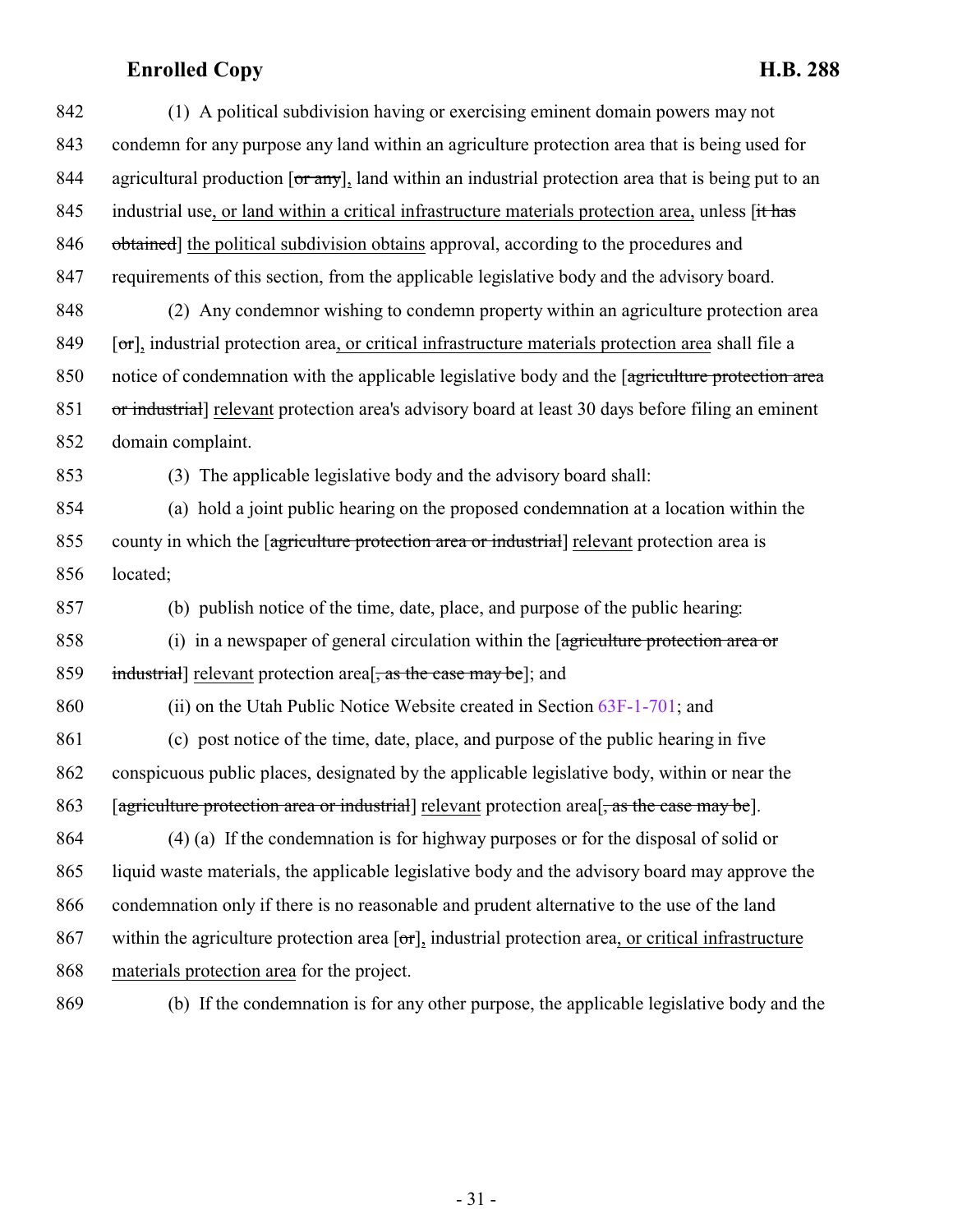advisory board may approve the condemnation only if:

- (i) the proposed condemnation would not have an unreasonably adverse effect upon the preservation and enhancement of:
- 873 (A) agriculture within the agriculture protection area  $\sigma$  [or  $\sigma$ f];
- (B) the industrial use within the industrial protection area; or
- (C) critical infrastructure materials operations within the critical infrastructure
- materials protection area; or
- (ii) there is no reasonable and prudent alternative to the use of the land within the 878 [agriculture protection area or industrial] the relevant protection area for the project.
- (5) (a) Within 60 days after receipt of the notice of condemnation, the applicable legislative body and the advisory board shall approve or reject the proposed condemnation.
- (b) If the applicable legislative body and the advisory board fail to act within the 60 days or such further time as the applicable legislative body establishes, the condemnation shall be considered rejected.
- (6) The applicable legislative body or the advisory board may request the county or municipal attorney to bring an action to enjoin any condemnor from violating any provisions of this section.

<span id="page-31-0"></span>Section 24. Section **17-41-406** is amended to read:

### **17-41-406. Restrictions on state development projects.**

- 889 (1) [Each] A state agency that plans any development project that might affect land 890 within an agriculture protection area  $[\sigma r]$ , industrial protection area, or critical infrastructure 891 materials protection area, shall submit [its] the state agency's development plan to:
- (a) the advisory board of the [agriculture protection area or industrial] relevant 893 protection area<sup>[</sup>, respectively]; and
- (b) in the case of an agriculture protection area, the commissioner of agriculture and food.
- (2) The commissioner of agriculture and food, in the case of an agriculture protection area, and the advisory board shall: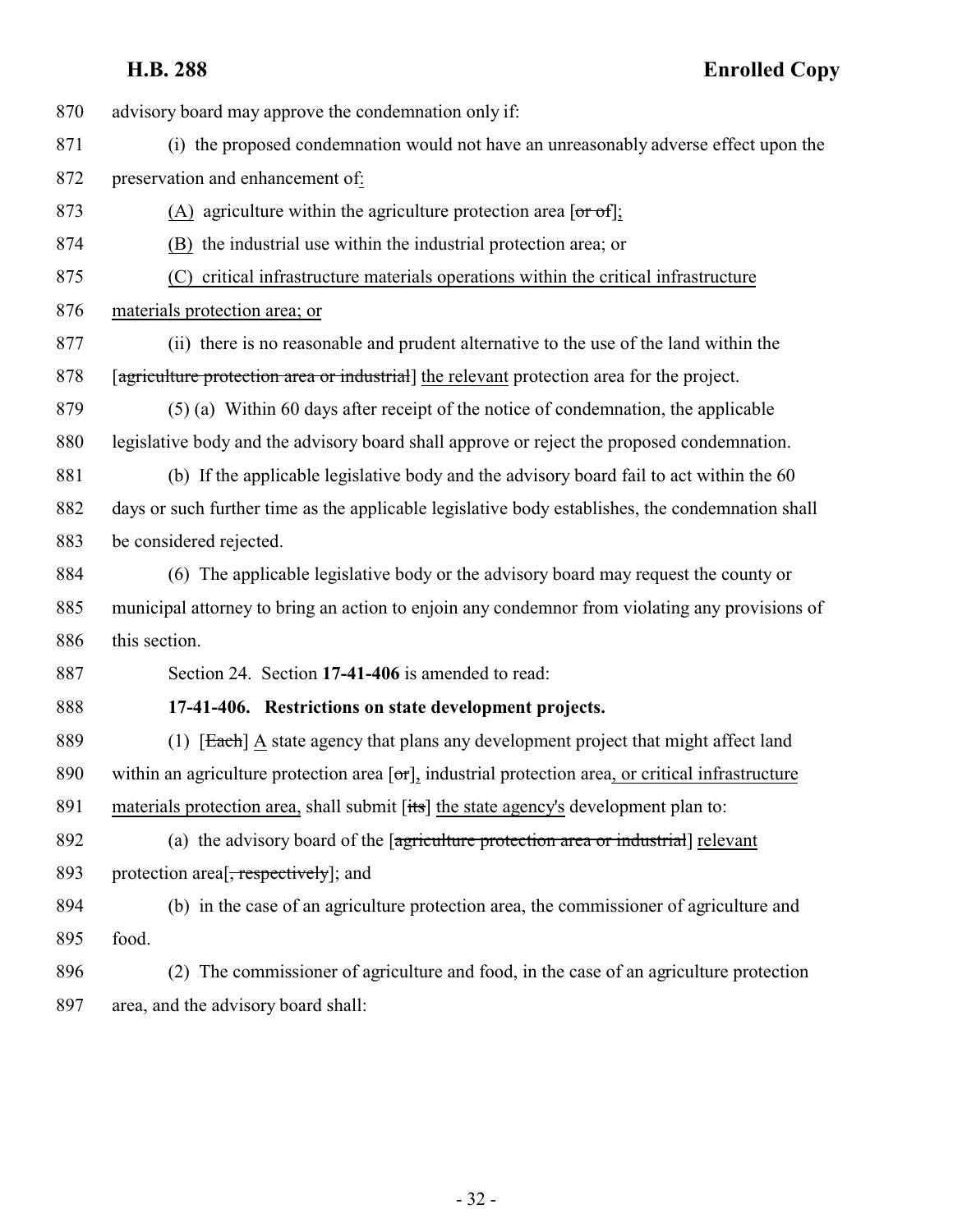<span id="page-32-0"></span>

| 898 | (a) review the state agency's proposed development plan; and                                             |
|-----|----------------------------------------------------------------------------------------------------------|
| 899 | (b) recommend any modifications to the development project that would protect the                        |
| 900 | integrity of the agriculture protection area [or], industrial protection area, or critical               |
| 901 | infrastructure materials protection area, as the case may be, or that would protect the                  |
| 902 | agriculture protection area from nonfarm encroachment $[\sigma r]$ , the industrial protection area from |
| 903 | nonindustrial encroachment, or the critical infrastructure materials protection area from                |
| 904 | encroachment of uses unrelated to critical infrastructure materials operations.                          |
| 905 | (3) [Each] $\underline{A}$ state agency and political subdivision of the state that designates or        |
| 906 | proposes to designate a transportation corridor shall:                                                   |
| 907 | (a) consider:                                                                                            |
| 908 | (i) whether the transportation corridor would:                                                           |
| 909 | (A) be located on land that is included within an agriculture protection area; or                        |
| 910 | (B) interfere with agriculture production activities on land within an agriculture                       |
| 911 | protection area; and                                                                                     |
| 912 | (ii) each other reasonably comparable alternative to the placement of the corridor on                    |
| 913 | land within an agriculture protection area; and                                                          |
| 914 | (b) make reasonable efforts to minimize or eliminate any detrimental impact on                           |
| 915 | agriculture that may result from the designation of a transportation corridor.                           |
| 916 | Section 25. Section 76-10-803 is amended to read:                                                        |
| 917 | 76-10-803. "Public nuisance" defined -- Agricultural operations -- Critical                              |
| 918 | infrastructure materials operations.                                                                     |
| 919 | (1) A public nuisance is a crime against the order and economy of the state and consists                 |
| 920 | in unlawfully doing any act or omitting to perform any duty, which act or omission:                      |
| 921 | (a) annoys, injures, or endangers the comfort, repose, health, or safety of three or more                |
| 922 | persons;                                                                                                 |
| 923 | (b) offends public decency;                                                                              |
| 924 | (c) unlawfully interferes with, obstructs, or tends to obstruct, or renders dangerous for                |
| 925 | passage, any lake, stream, canal, or basin, or any public park, square, street, or highway;              |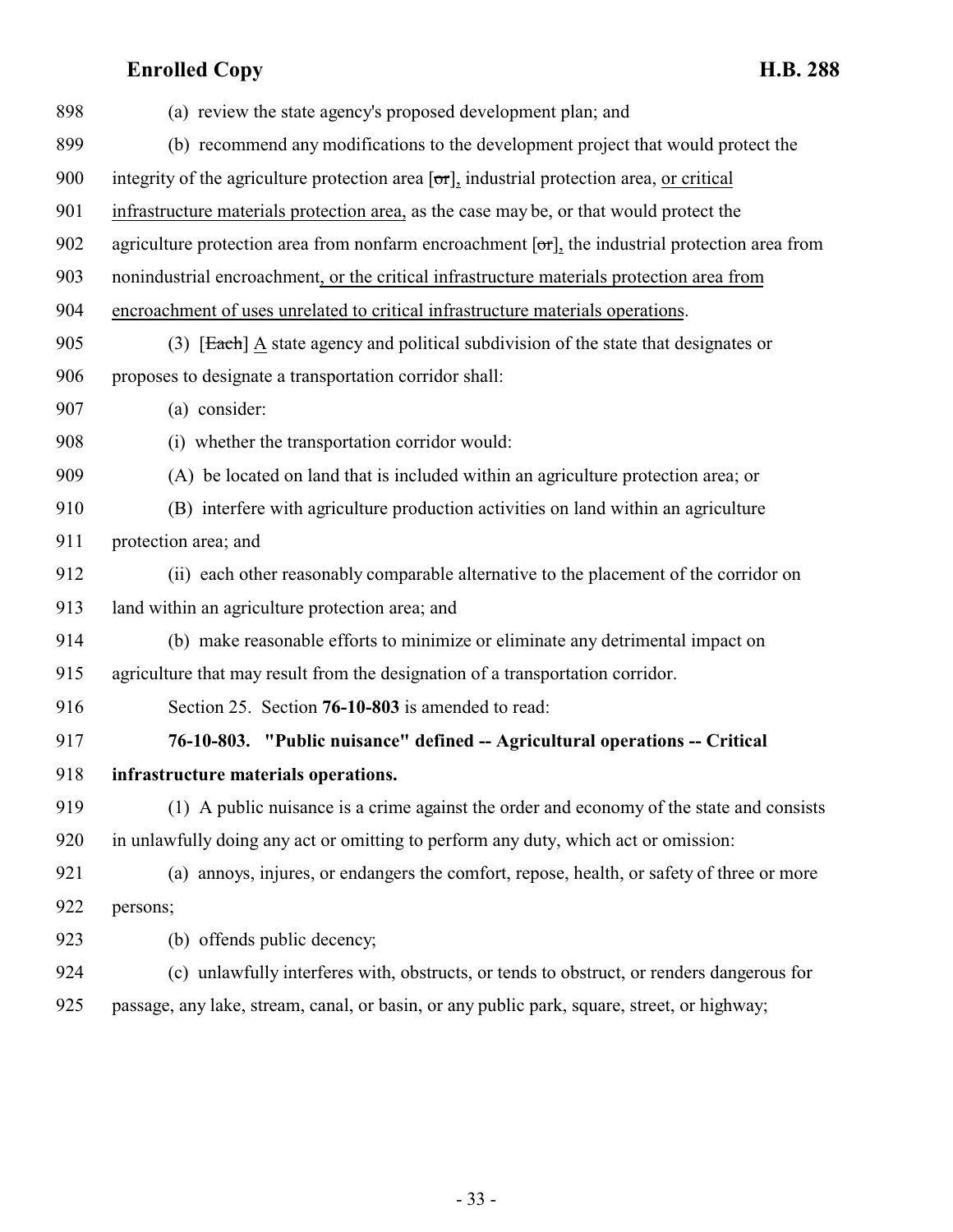## **Enrolled Copy**

<span id="page-33-0"></span>

| 926 | (d) is a nuisance as $[defined]$ described in Section 78B-6-1107; or                            |
|-----|-------------------------------------------------------------------------------------------------|
| 927 | (e) in any way renders three or more persons insecure in life or the use of property.           |
| 928 | (2) An act which affects three or more persons in any of the ways specified in this             |
| 929 | section is still a nuisance regardless of the extent to which the annoyance or damage inflicted |
| 930 | on individuals is unequal.                                                                      |
| 931 | (3) (a) Activities conducted in the normal and ordinary course of agricultural                  |
| 932 | operations, as defined in Subsection $78B-6-1101(7)$ , and conducted in accordance with sound   |
| 933 | agricultural practices are presumed to be reasonable and not constitute a public nuisance under |
| 934 | Subsection (1).                                                                                 |
| 935 | (b) Agricultural operations undertaken in conformity with federal, state, and local laws        |
| 936 | and regulations, including zoning ordinances, are presumed to be operating within sound         |
| 937 | agricultural practices.                                                                         |
| 938 | (4) (a) Activities conducted in the normal and ordinary course of critical infrastructure       |
| 939 | materials operations, as defined in Subsection $78B-6-1101(8)$ , and conducted in accordance    |
| 940 | with sound critical infrastructure materials practices are presumed to be reasonable and not    |
| 941 | constitute a public nuisance under Subsection (1).                                              |
| 942 | (b) Critical infrastructure materials operations undertaken in conformity with federal,         |
| 943 | state, and local laws and regulations, including zoning ordinances, are presumed to be          |
| 944 | operating within sound critical infrastructure materials operations.                            |
| 945 | Section 26. Section 78B-6-1101 is amended to read:                                              |
| 946 | 78B-6-1101. Definitions -- Nuisance -- Right of action.                                         |
| 947 | (1) A nuisance is anything which is injurious to health, indecent, offensive to the             |
| 948 | senses, or an obstruction to the free use of property, so as to interfere with the comfortable  |
| 949 | enjoyment of life or property. A nuisance may be the subject of an action.                      |
| 950 | (2) A nuisance may include the following:                                                       |
| 951 | (a) drug houses and drug dealing as provided in Section $78B-6-1107$ ;                          |
| 952 | (b) gambling as provided in Title 76, Chapter 10, Part 11, Gambling;                            |
| 953 | (c) criminal activity committed in concert with two or more persons as provided in              |
|     |                                                                                                 |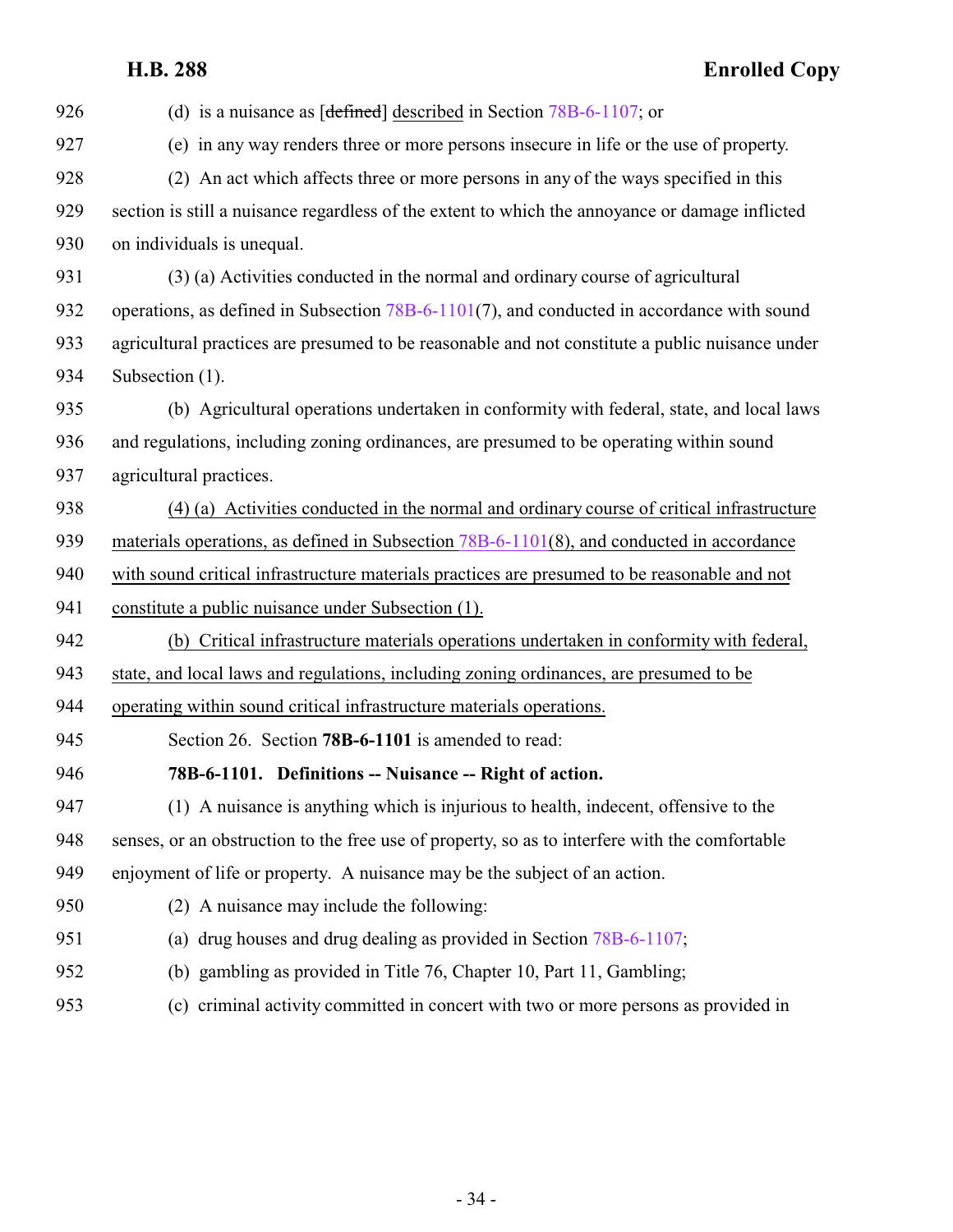| 954 | Section 76-3-203.1;                                                                                |
|-----|----------------------------------------------------------------------------------------------------|
| 955 | (d) criminal activity committed for the benefit of, at the direction of, or in association         |
| 956 | with any criminal street gang as defined in Section 76-9-802;                                      |
| 957 | (e) criminal activity committed to gain recognition, acceptance, membership, or                    |
| 958 | increased status with a criminal street gang as defined in Section 76-9-802;                       |
| 959 | (f) party houses which frequently create conditions defined in Subsection (1); and                 |
| 960 | $(g)$ prostitution as provided in Title 76, Chapter 10, Part 13, Prostitution.                     |
| 961 | (3) A nuisance under this part includes tobacco smoke that drifts into any residential             |
| 962 | unit a person rents, leases, or owns, from another residential or commercial unit and the smoke:   |
| 963 | (a) drifts in more than once in each of two or more consecutive seven-day periods; and             |
| 964 | (b) creates any of the conditions under Subsection (1).                                            |
| 965 | Subsection (3) does not apply to:<br>(4)                                                           |
| 966 | (a) residential rental units available for temporary rental, such as for vacations, or             |
| 967 | available for only 30 or fewer days at a time; or                                                  |
| 968 | (b) hotel or motel rooms.                                                                          |
| 969 | (5) Subsection (3) does not apply to any unit that is part of a timeshare development, as          |
| 970 | defined in Section 57-19-2, or subject to a timeshare interest as defined in Section 57-19-2.      |
| 971 | (6) An action may be brought by any person whose property is injuriously affected, or              |
| 972 | whose personal enjoyment is lessened by the nuisance.                                              |
| 973 | (7) "Agricultural operation" means any activity engaged in the commercial production               |
| 974 | of crops, orchards, aquaculture, livestock, poultry, livestock products, poultry products, and the |
| 975 | facilities, equipment, and property used to facilitate the activity.                               |
| 976 | (8) "Critical infrastructure materials operations" means the same as that term is defined          |
| 977 | in Section $10-9a-901$ .                                                                           |
| 978 | $[$ (8)] (9) "Manufacturing facility" means any factory, plant, or other facility including        |
| 979 | its appurtenances, where the form of raw materials, processed materials, commodities, or other     |
| 980 | physical objects is converted or otherwise changed into other materials, commodities, or           |
|     |                                                                                                    |

981 physical objects or where such materials, commodities, or physical objects are combined to